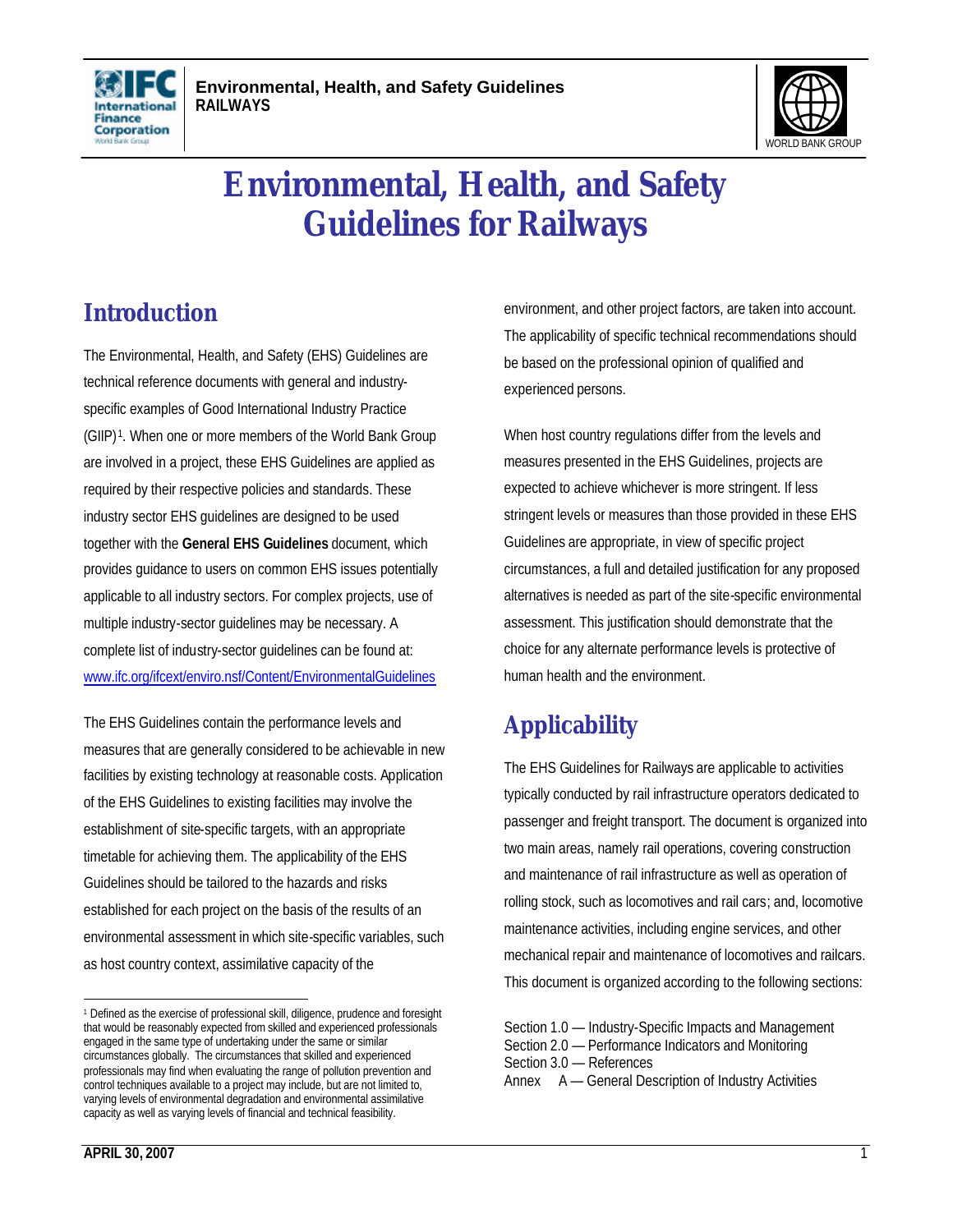



# **1.0 Industry-Specific Impacts and Management**

The following section provides a summary of EHS issues associated with railways that may occur during the construction and operation phases of a project, along with recommendations for their management. Additional recommendations for the management of EHS issues during the decommissioning phase of railways are provided in the **General EHS Guidelines.**

### **1.1 Environment**

### *1.1.1 Rail Operations*

Environmental issues associated with construction and maintenance of rail infrastructure, as well as operation of rolling stock (e.g. locomotives and rail cars), may include the following:

- Habitat alteration and fragmentation
- Emissions to air
- Fuel management
- **Wastewater**
- **Waste**
- Noise

### **Habitat Alteration and Fragmentation**

The construction and maintenance of railroad rights-of-way may result in alteration and disruption to terrestrial and aquatic habitats.

### *Construction of Rail Rights-of-Way<sup>2</sup>*

Right-of-way construction activities along a railway alignment may adversely affect wildlife habitats depending on the characteristics of existing vegetation, topographic features, and waterways. Habitat alteration may include fragmentation of

forested habitat; loss of nesting sites and other wildlife habitat through bush clearing; disruption of watercourses; establishment of non-native invasive plant species; creation of barriers to wildlife movement; and visual and auditory disturbance due to the presence of machinery, construction workers, and associated equipment. In addition, sediment and erosion from construction and stormwater runoff may increase turbidity of surface waters.

Recommended measures to prevent and control impacts to wildlife habitats during construction of rights-of-way include:

- Avoid fragmentation or destruction of critical terrestrial and aquatic habitats<sup>3</sup> by siting railways, rail yards, support facilities, and maintenance roads to avoid such locations or by utilizing existing transport corridors whenever possible. Where fragmentation of critical habitats cannot be avoided, maximize the availability of animal crossings (e.g. bridges, culverts, and over-crossings) and provide jointing chambers to allow small animals a means of escape from the railway;
- When rail crossings of watercourses are unavoidable, maintain water flow and fish access by utilizing clear-span bridges, open-bottom culverts, or other appropriate methods. Where sensitive habitats cannot be avoided by rail alignment, construction of bridges should be considered to span at-risk areas (e.g. wetlands);
- Minimize the clearing of riparian vegetation during construction;

 $\overline{a}$ 

Avoid construction activities during the breeding season and other sensitive seasons or times of day, especially

<sup>&</sup>lt;sup>2</sup> Also known as a 'wayleave' or 'easement' in some countries, but referred to in these guidelines as 'right-of-way".

<sup>&</sup>lt;sup>3</sup> The term "critical habitats" is defined in IFC Performance Standard 6: Biodiversity Conservation and Natural Resource Management, along with other terminology related to the preservation of biodiversity. Available at: www.ifc.org/envsocstandards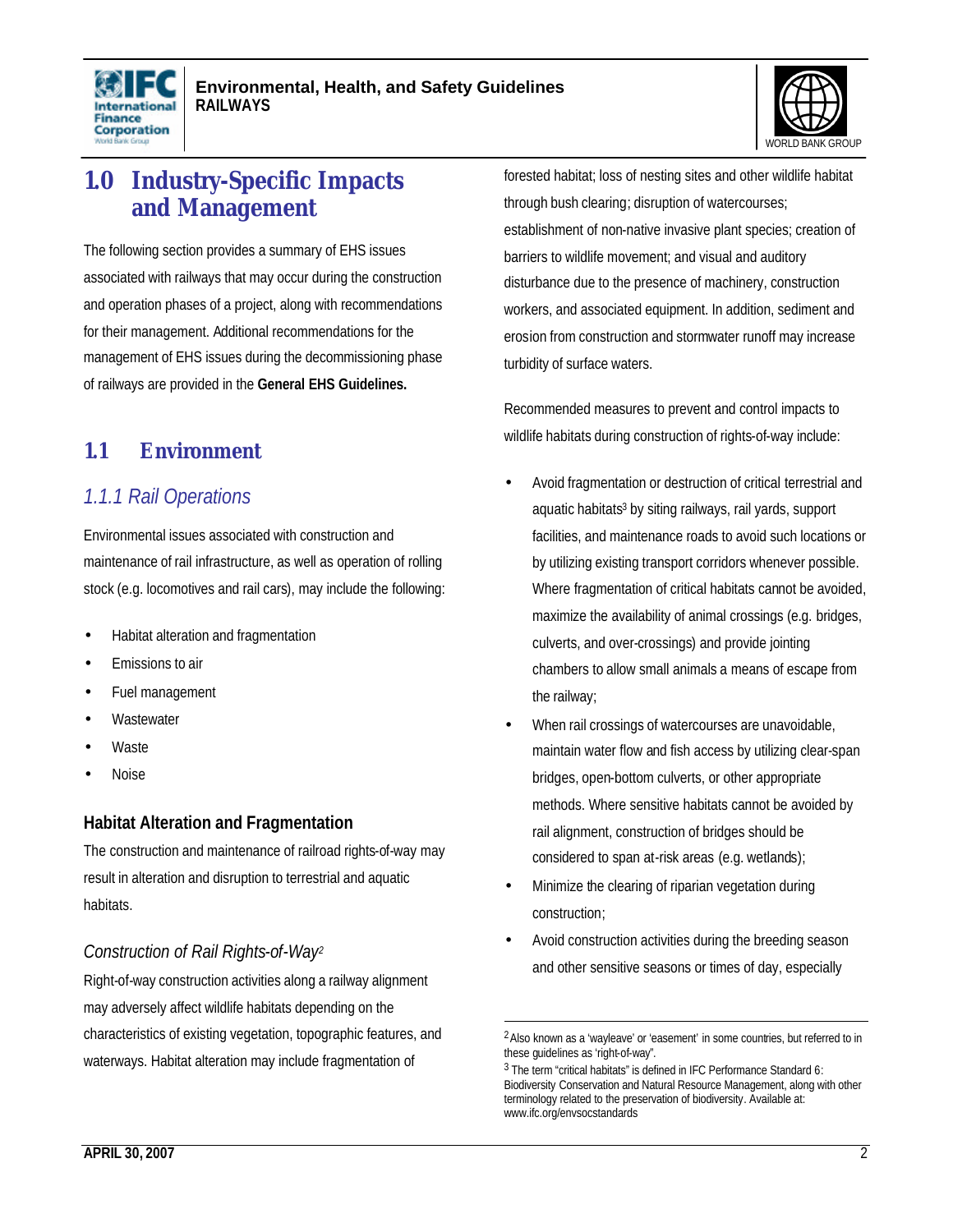



where critically endangered or endangered species are concerned;

- Avoid the introduction of invasive species during reinstatement activities, preferably through the use of native plant species and, when feasible, clear invasive species during routine vegetation maintenance (see 'Rightof-way maintenance' section below);
- When procuring crossties for rail line construction, consider their source to ensure that it has not originated from unsustainable harvesting of forest products in a critical habitat.
- Additional recommendations on managing construction site activities are described in the **General EHS Guidelines.**

### *Right-of-Way Maintenance*

Regular maintenance of vegetation within railroad rights-of-way is necessary to avoid interference with train operations and track maintenance. Unchecked growth of trees and plants can cover signals, fall onto the tracks and overhead power lines, and prevent workers from getting to places of safety when trains are passing. Regular maintenance of rights-of-way to control vegetation may involve the use of mechanical methods (e.g. mowing), manual methods (e.g. hand pruning), and use of herbicides. Vegetation maintenance beyond that which is necessary for safety may remove unnecessary amounts of vegetation, resulting in the continual replacement of successional species and an increased likelihood of the establishment of invasive species.

Recommended measures to prevent and control impacts from right-of-way vegetation maintenance include:

• Implementation of integrated vegetation management (IVM). The track area should be kept completely clear of vegetation. From the edge of the track area to the boundary of the right-of-way, vegetation should be

structured with smaller plants near the line and larger trees further away from the line to provide habitats for a wide variety of plants and animals;<sup>4</sup>

- Native species should be planted and invasive plant species removed;<sup>5</sup>
- Railways should be designed and maintained to discourage plant growth in the track area (e.g. providing lateral barriers to plant migration and ensuring rapid drainage of the track area);
- Biological, mechanical, and thermal vegetation control measures should be used where practical, and use of chemical herbicides on the bank beyond the transition area should be avoided (approx. 5 meters from the track);
- Maintenance clearing in riparian areas should be avoided or minimized.

An integrated approach to vegetation management may indicate use of herbicides as a preferred approach to control fastgrowing vegetation within railway rights-of-way. In this case, the recommended precautions include:

Personnel should be trained in herbicide application, including applicable certification or equivalent training where such certifications are not required;<sup>6</sup>

<sup>4</sup> Mowing can be used to control growth of ground covers, minimize propagation of plants in the track area, and prevent the establishment of trees and shrubs in the right-of-way. Herbicides, in combination with mowing, can control fastgrowing weedy species that have a potential to mature to heights over those permitted within the right-of-way. Trimming and pruning can be utilized at the boundaries of rights-of-way to maintain corridor breadth and prevent the encroachment of tree branches. Hand removal or removal of vegetation, while labor intensive, can be used in the vicinity of structures, streams, fences, and other obstructions making the use of machinery difficult or dangerous.

<sup>&</sup>lt;sup>5</sup> Dense, thorny native shrubs can be used to help deter trespassers. Native plants can also help to stabilize clay soils, reducing the need for ballast maintenance. Leaves of some tree species with invasive root systems can cause traction problems for train wheels. Therefore, such trees are often removed, even if native to the area. Waste from removal of invasive species should be disposed of (e.g. by incineration or at a landfill) to avoid accidental spreading of the weeds to new sites.

<sup>6</sup> Examples of certification schemes are provided by the United States Environmental Protection Agency (US EPA) (2006), which categorizes pesticides as either "unclassified" or "restricted" and requires workers that apply unclassified pesticides to be trained according to the Worker Protection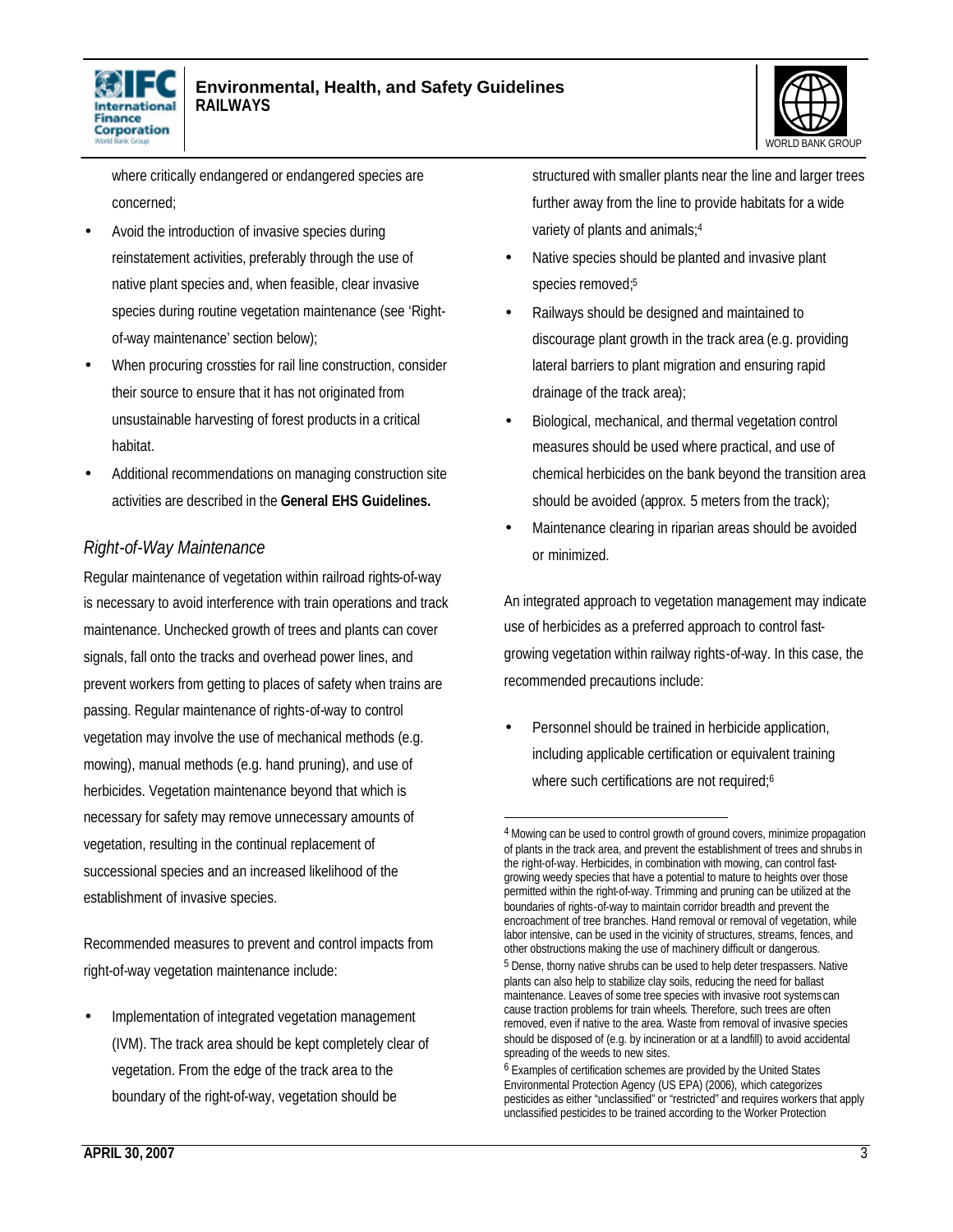



- Avoid the use of herbicides that fall under or are listed under:
	- o The World Health Organization Recommended Classification of Pesticides by Hazard Classes 1a and 1b
	- o Avoid the use of pesticides that fall under the World Health Organization Recommended Classification of Pesticides by Hazard Class II if the project host country lacks restrictions on distribution and use of these chemicals, or if they are likely to be accessible to personnel without proper training, equipment, and facilities to handle, store, apply, and dispose of these products properly;
	- o Annexes A and B of the Stockholm Convention, except under the conditions noted in the convention<sup>7</sup>
- Herbicides used should be manufactured under license, registered and approved by an appropriate authority, and in accordance with the Food and Agriculture Organization's (FAO) International Code of Conduct on the Distribution and Use of Pesticides;<sup>8</sup>
- Only herbicides that are labeled in accordance with international standards and norms should be used, such as the FAO Revised Guidelines for Good Labeling Practice for Pesticides;<sup>9</sup>
- Users should review manufacturers' directions on maximum recommended dosage or treatment, as well as published reports on reduced rates of herbicide application without loss of effect,<sup>10</sup> and apply the minimum effective dose;
- Herbicide application should be based on criteria (e.g. field observations, weather data, time of treatment, and dosage) with use of a pesticide logbook to record data;
- Application practices should be designed to reduce unintentional drift or runoff;
- Herbicide application equipment should be maintained and calibrated in accordance with manufacturers' recommendations;
- Untreated buffer zones or strips should be established along water sources, rivers, streams, ponds, lakes, and ditches to help protect water resources;
- Contamination of soils, groundwater, or surface water resources due to accidental spills during transfer, mixing, and storage of herbicides should be prevented by following the hazardous materials storage and handling recommendations presented in the **General EHS Guidelines**.

### *Forest Fires*

 $\overline{a}$ 

If vegetation growth is left unchecked or slash from routine maintenance is left to accumulate within the right-of-way, sufficient fuel can accumulate that may promote forest fires. Recommended measures to prevent and control risk of forest fire include:

- Monitoring of right-of-way vegetation according to fire risk;
- Removal of blowdown and other high-hazard fuel accumulations;
- Timing of thinning, slashing, and other maintenance activities to avoid seasons when the risk of forest fires is high;
- Removal of maintenance slash or management by controlled burning.11 Controlled burning should adhere to

 $\overline{a}$ Standard (40 CFR Part 170) for Agricultural Pesticides. It further requires restricted pesticides to be applied by or in the presence of a certified pesticide applicator.

<sup>&</sup>lt;sup>7</sup> Stockholm Convention on Persistent Organic Pollutants (2001).

<sup>&</sup>lt;sup>8</sup> Food and Agriculture Organization of the United Nations (FAO) (2002) 9 FAO (2002)

<sup>10</sup> Danish Agricultural Advisory Service (DAAS), 2000.

<sup>&</sup>lt;sup>11</sup> Controlled burning should only be performed after considering potential impacts to air quality and according to the local air quality management requirements.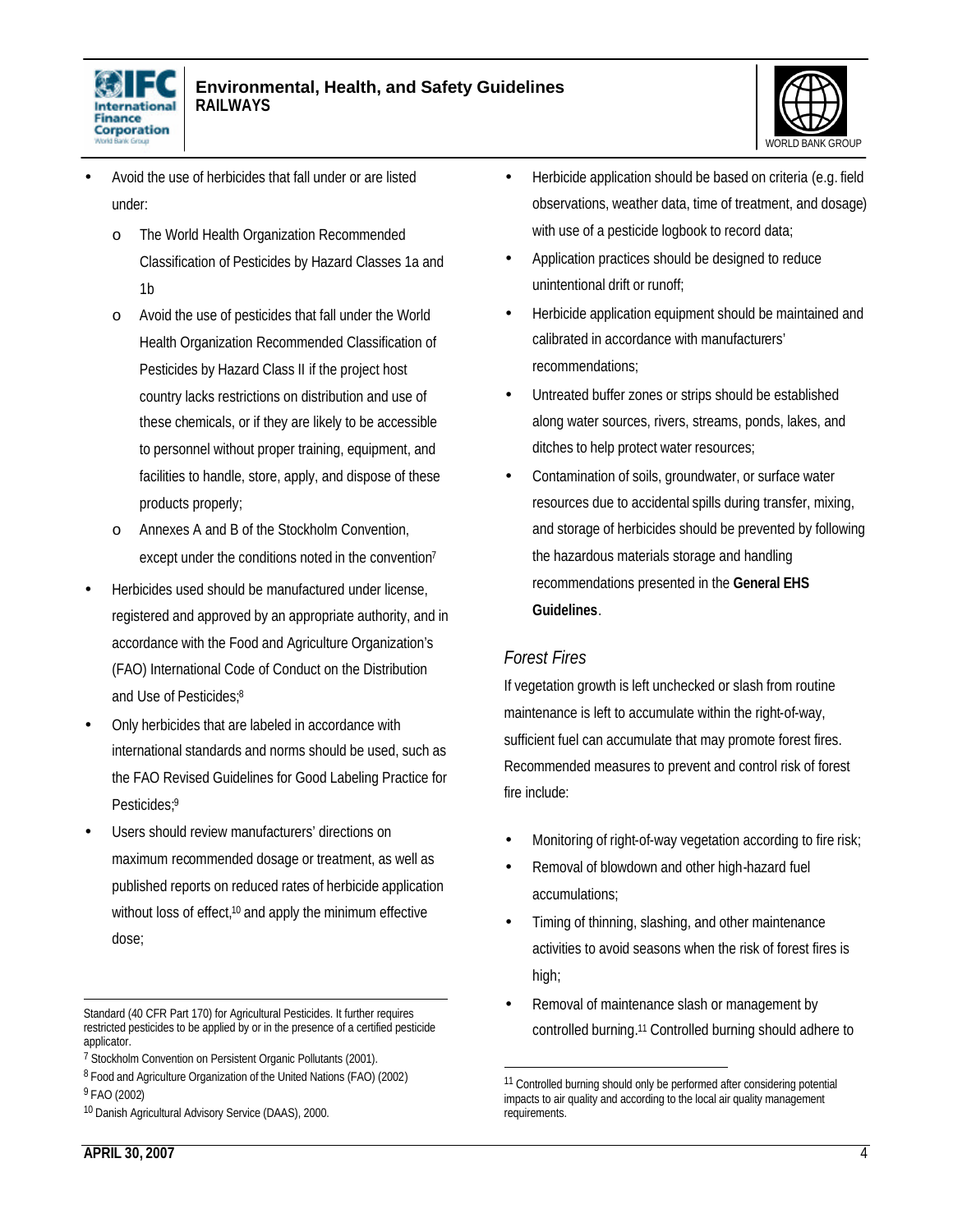



applicable burning regulations, fire suppression equipment requirements, and typically should be monitored by a fire watcher;

• Planting and management of fire-resistant species (e.g. hardwoods) within, and adjacent to, rights-of-way.

### **Emissions to Air**

Locomotive engines may be significant contributors to air pollution in urban areas, especially in the vicinity of rail yards. Worldwide, approximately 60 percent of passenger trains and 80 percent of freight trains are powered by diesel locomotives which emit combustion products, including nitrogen oxides  $(NO_X)$  and particulate matter (PM), both of which contribute to public health problems, and carbon dioxide  $(CO<sub>2</sub>)$ , a greenhouse gas.<sup>12</sup> Transportation and transfer of dry granular materials (e.g. minerals and grain) may result in dust emissions, while the storage and transfer of fuels or volatile chemicals may result in fugitive emissions. Recommended measures to prevent, minimize, and control air emissions include:

- Reduction of fuel consumption / increase of energy efficiency through:
	- o Use of modern, fuel-efficient, low-emission locomotives or scheduled substitution or re-powering of existing fleets
	- o Maximizing cargo and passenger space utilization within safety standards to minimize specific fuel consumption
	- o Decreasing wind resistance (e.g. by grouping intermodal loads with rail cars of height similar to the containers and filling empty slots with empty containers, covering of empty freight cars,<sup>13</sup> installing

fairings on bogies (also known as trucks) of highspeed trains, and acquisition of new rolling stock with low wind resistance

- o Optimizing efficiency of passenger comfort functions during service and while parked (e.g. by installing demand-oriented ventilation controls and automatic control of comfort functions in parked trains);
- o Improving driving economy through staff training, incentive programs, driving advice systems, and improved traffic flow to minimize unnecessary acceleration and deceleration
- In electrically powered locomotives, use of regenerative braking systems to recycle energy for use by other locomotives
- Depending on the potential impact of the operation in already degraded airsheds, consider the reduction and control of combustion source emissions through:
	- o Use of, or conversion to, alternative fuels (e.g. lowsulfur diesel, bio-diesel)
	- o Locomotive re-powering programs
	- o Installation of high-efficiency catalytic exhaust emission control systems<sup>14</sup>
	- o Use of alternative power sources for idling locomotives<sup>15</sup>
	- o Improvements in ground service and field operations vehicle fleets as described in the **General EHS Guidelines**
- Depending on the potential impact of the operation in already degraded airsheds, considering the reduction and control of fugitive emissions through:

 $\overline{a}$ 

<sup>12</sup> Generation of electricity also results in emissions of NOx, PM, and other air pollutants, and, therefore, electric-powered trains result in indirect air emissions. <sup>13</sup> Even at the relatively low speeds of freight trains, a locomotive pulling open, empty cars on level terrain consumes more energy than one pulling a heavy load.

<sup>&</sup>lt;sup>14</sup> The US EPA is considering requiring such emission controls on new diesel locomotives. See 69 FR 39276 – 39289.

<sup>&</sup>lt;sup>15</sup> Guidance for Quantifying and Using Long Duration Switch Yard Locomotive Idling Emission Reductions in State Implementation Plans. EPA 20-B-04-002. Office of Transportation and Air Quality, US EPA (2004)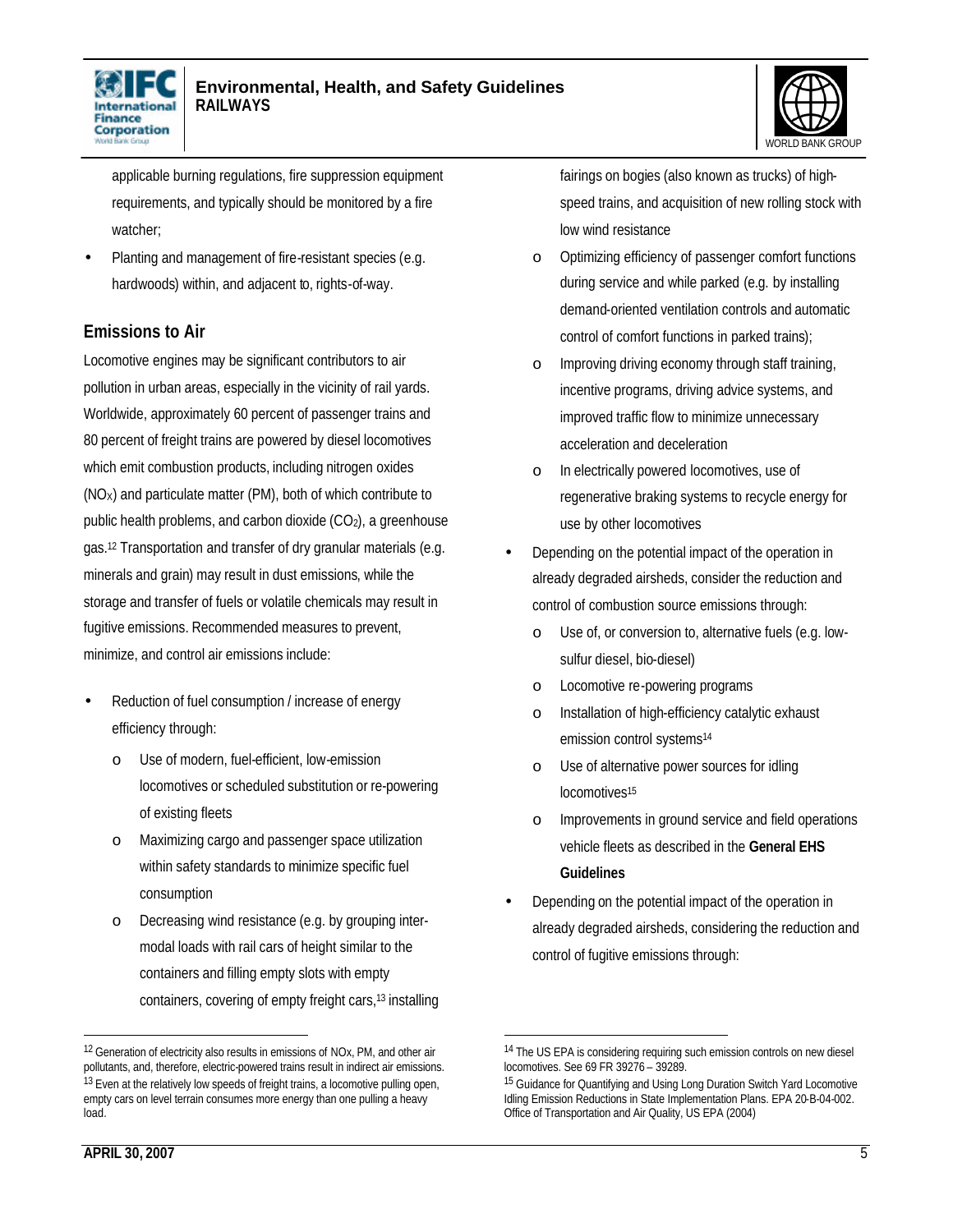



- o Use of enclosed cars or covering of open cars used to carry minerals and grains to reduce fugitive dust emissions
- o Implementing measures presented in the **General EHS Guidelines** to minimize fugitive air emissions from diesel and other fuel storage and handling activities

### **Fuel Management**

Rail operations with diesel locomotive engines depend on fueling stations strategically situated along the rail network. Fueling stations typically include aboveground storage tanks, piping, and filling equipment with the potential for soil and water resource contamination due to leaks and spills. Storm water falling on fueling areas and secondary containment systems may contain oil residues from incidental releases.

In addition to the recommendations for hazardous materials and oil management in the **General EHS Guidelines**, measures to manage these types of hazards include:

- Storage tanks and components should meet international standards for structural design integrity and operational performance to avoid catastrophic failures during normal operation and during exposure to natural hazards and to prevent fires and explosions;<sup>16</sup>
- Storage tanks should have appropriate secondary containment as discussed in the **General EHS Guidelines**, including procedures for the management of containment systems;
- Secondary containment in rail fueling areas should be appropriate for the size of the railcar, level, curbed, sealed,

and draining to a sump connected to a spill retention area. The spill retention area should also be equipped with an oil / water separator to allow the routine discharge of collected rainwater;<sup>17</sup>

• Fueling facilities should develop a formal spill prevention and control plan that addresses significant scenarios and magnitude of releases. The plan should be supported by the necessary resources and training. Spill response equipment should be conveniently available to address all types of spills, including small spills.

#### **Wastewater**

Rail operations may generate sanitary wastewater primarily from passenger terminals and from passenger rail service. Wastewater from all sources should be managed according to the recommendations provided in the **General EHS Guidelines**.

#### **Waste**

Depending on the number of passengers handled and the services provided, trains and passenger train terminals may generate solid, non-hazardous, food waste from food establishments, in addition to packaging materials from retail facilities, and paper, newspaper, and a variety of disposable food containers from trains and common passenger areas. The maintenance and upgrade of rail infrastructure may also result in the generation of non-hazardous and hazardous waste including lubricants from field maintenance equipment and steel and wood from rails and rail ties. Recommended waste management strategies include:

### *Waste from Passenger Trains and Terminals*

• Instituting a solid waste recycling program, depending on the existence of local facilities, involving the placement of

<sup>16</sup> Examples include American Petroleum Institute (API) Standard 620: Design and Construction of Large, Welded, Low-pressure Storage Tanks, 2002; and API Standard 650: Welded Steel Tanks for Oil Storage, 1998; in addition to European Standard (EN) 12285-2 Workshop fabricated steel tanks for the aboveground storage of flammable and non-flammable water polluting liquids, 2005.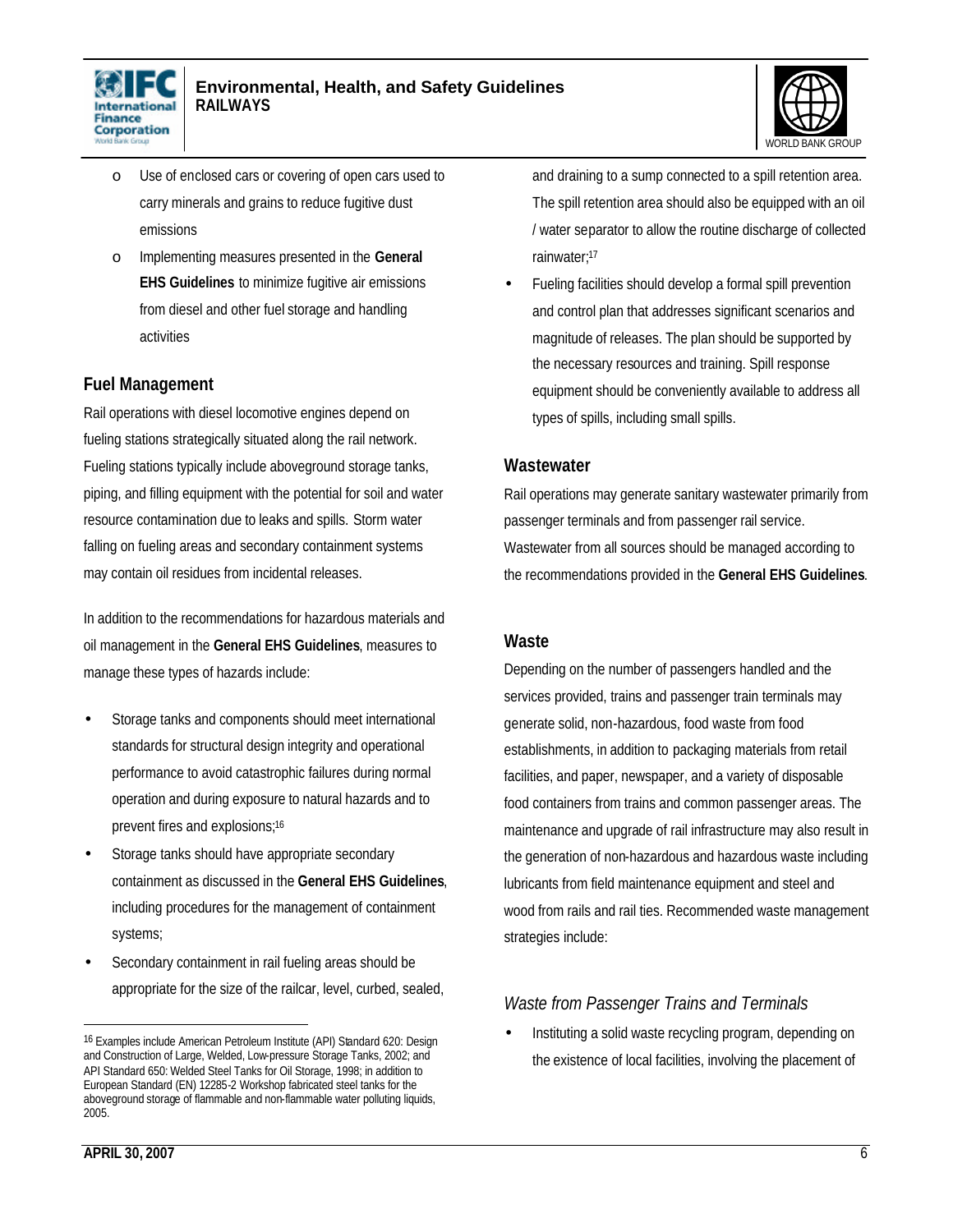



labeled waste containers in passenger terminals for metals, glass, paper, and plastics. Food establishments should segregate compostable and other food waste for recycling as agricultural fertilizer and animal feed;

Passenger train operators and cleaning contractors should be encouraged to segregate waste in the trains by separating the collection of newspapers / papers, plastic, and metallic containers.

### *Waste from Field Operations*

- On-site generation and storage of hazardous wastes and their subsequent treatment and disposal should be managed according to the recommendations provided in the **General EHS Guidelines**;
- Where feasible, avoid use of crossties treated with chromated copper arsenate and consider use of copper azote for wood treatment as a substitute, or using concrete crossties;
- Recycling of crossties may involve crushing for recovery of the steel rebar and use of the crushed material in road construction. Wood crossties may be chipped for reuse, burnt, or disposed of in landfills. Landfill facilities should be capable of handling wastes that may have chemical leaching properties. Disposal of wood crossties by incineration or recycling should take into account associated air emissions and secondary product residues of preservative chemicals.

### **Noise and Vibrations**

Railway noise is generated from a variety of sources, each contributing to the total noise output. Sources include rolling noise generated by the contact between wheel and rail during normal movement and braking; aerodynamic noise generated by the train pushing air (particularly for high speed trains); and traction noise generated by the engine and cooling fans.<sup>18</sup> Recommended noise management strategies include:<sup>19</sup>

- Implementation of noise reduction or prevention measures at the source including, including:
	- o Use of modern non-metallic disc brakes, which can reduce rolling noise by 8-10 decibels (dB) compared to cast-iron block tread brakes utilized on older vehicles (non-metallic disc brakes also reduce wearing of wheels and rails)
	- o Reducing the roughness of running surfaces through regular maintenance of wheels and tracks, and consideration for replacing traditional jointed track with continuously welded rail
- Installation of noise controls at the source for improved sound-proofing, and other noise reducing features (e.g. engine enclosures and exhaust muffling for diesel engines, and shielding of wheels with vehicle-mounted shrouds);
- Depending on the location of noise-sensitive areas, noise and vibrations should be considered in the design, construction, and operation of railways (e.g. through alignment choice, relocation of nearby buildings, and soundproofing, such as noise barriers, along railways or next to buildings).

# *1.1.2 Maintenance of Rolling Stock*

The main environmental issues typically encountered in locomotive and railcar maintenance activities may include:

 $\overline{a}$ 

l

<sup>17</sup> API Standard 2610: Design, Construction, Operation, Maintenance, and

Inspection of Terminal & Tank Facilities (2005).

<sup>&</sup>lt;sup>18</sup> The most significant source of noise is rolling noise from contact between wheel and rail (lateral and longitudinal wheel and track friction from sideways wheel slide and from braking, respectively, including noise from contact between the brake pad and wheel), followed by engine noise and aerodynamic noise. 19 For additional information, see Dittrich, Michael. 2003. Basic Targets and Conditions for European Railway Noise Abatement Strategies: Analysis of the Current Situation. Working Group (WG) on Railway Noise. European Commission (EC). Also, additional documents published by the WG on Railway Noise. Available at: http://ec.europa.eu/transport/rail/environment/noise\_en.htm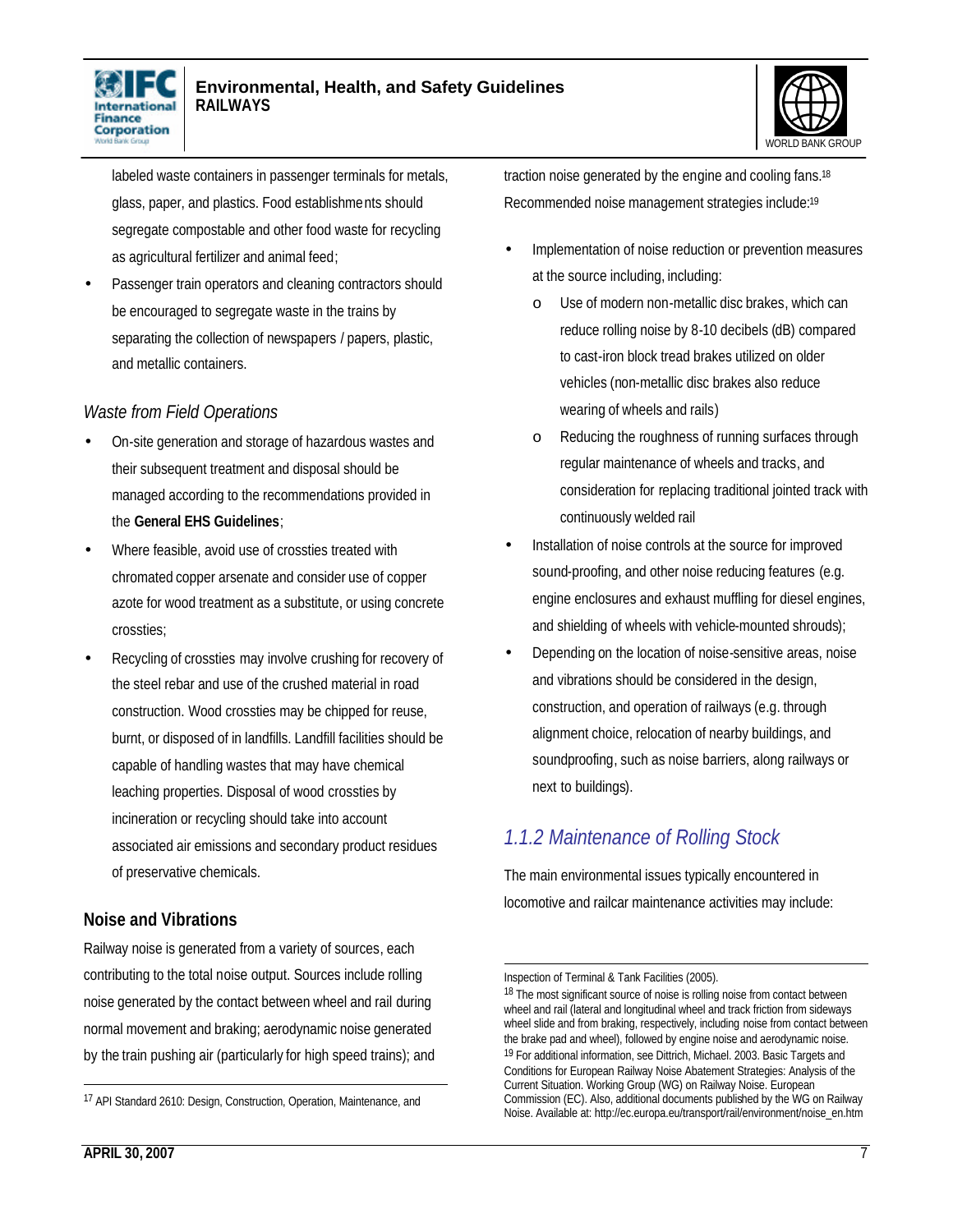



- Hazardous materials
- **Wastewater**
- Waste management

#### **Hazardous Materials**

Hazardous materials, including solvents, coolants, acids, and alkalis, may be used in locomotives and rolling stock maintenance operations. Polychlorinated biphenyls (PCB) may be found in older electrical equipment (e.g. transformers and capacitors), and asbestos may be present in older parts such as wheel bearings and seals for steam engines. In addition to the applicable guidance provided in the **General EHS Guidelines**, recommended hazardous materials management strategies include:

- Use of aqueous detergent cleaning solutions or steam cleaning, or use and recycling of aliphatic cleaning solvents (e.g. 140 solvent), for example when removing axle protective coatings or for cleaning of large equipment;
- Use of water-based paints;
- Use of track mats to retain wayside grease and other contaminants;
- Avoiding use of new or replacement parts with asbestoscontaining materials.

#### **Wastewater**

Rail car maintenance and refurbishment typically involves a high-pressure water wash which may contain residues from transported materials, paint, oil and grease, and other contaminants. Caustic solutions are often used to remove grease and dirt from axles and other metal parts. Acids and caustics may also be used for rust removal. Locomotive coolants are usually water-based with corrosion inhibitor additives. Passenger trains also generate domestic wastewater, which is sometimes discharged directly to the land surface.

Recommended measures to prevent, minimize, or control wastewater effluents include:

- Use of ultrafiltration to extend the life of washing solutions for aqueous parts or use of alternatives to water cleaning (e.g. dry cleaning by wire brush or bake oven);
- Plumbing connection of floor drains, if any, in maintenance areas to the wastewater collection and treatment system;
- Prevention of discharge of industrial wastes to septic systems, drain fields, dry wells, cesspools, pits, or separate storm drains or sewers. Keep wastewater from service bays out of storm drains by constructing berms or other barriers;
- Depending on the volume of contaminants present in the wastewater, and whether the rail facility is discharging into a municipal system or directly to surface waters, pretreatment of effluents may be necessary to reduce contaminant concentrations. Pretreatment systems typically consist of oil / water separators, biological and chemical treatment, and activated carbon systems.

#### **Waste Management**

Most wastes from railway operations are generated as a result of maintenance and refurbishment of locomotives and rolling stock and, to a lesser extent, from track maintenance. These wastes typically include solids from mechanical cleaning of rail cars; paint chips and sandblast grit; waste paint; spent solvent and solvent sludges (from painting and cleaning); sludge from cleaning and wastewater treatment; waste oil, hydraulic fluid, and other petroleum-based fluids; petroleum-contaminated solids (e.g. oil filters and saturated spill absorbent material); spent coolant; metal filings and scrap; spent locomotive and signal batteries; and spent brake shoes. These materials should be managed based on their characteristics (e.g. hazardous or non-hazardous) as described in the **General EHS Guidelines**.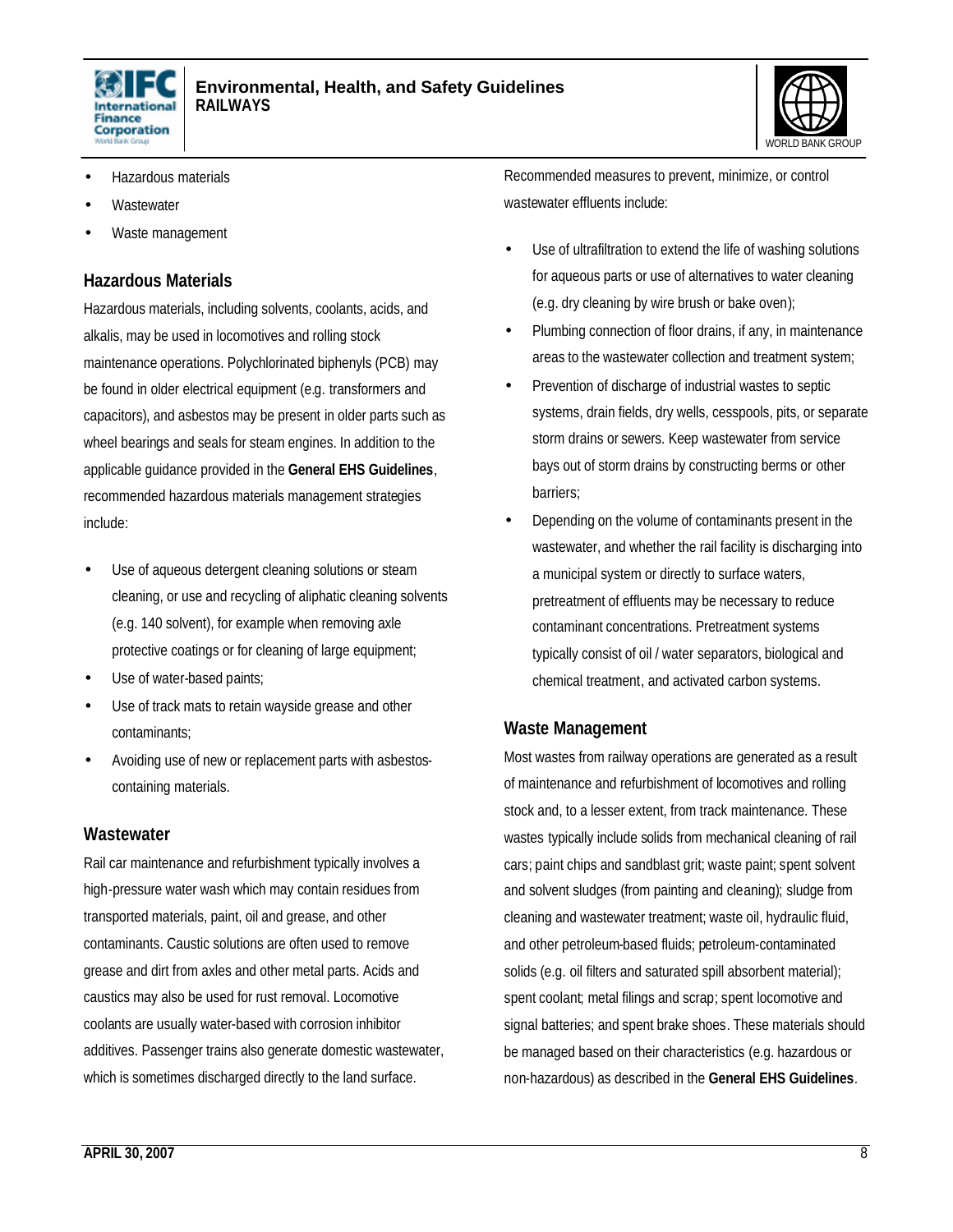



# **1.2 Occupational Health and Safety**

### *1.2.1 Rail Operations*

Occupational health and safety hazards during the construction of railway systems are common to those of most large industrial facilities and their prevention and control is discussed in the **General EHS Guidelines**. Additional health and safety issues specific to railway operations include the following:

- Train / worker accidents
- Noise and vibration
- Diesel exhaust
- **Fatigue**
- Electrical hazards
- Electric and magnetic fields

### **Train / Worker Accidents**

Railway workers in the vicinity of rail lines are exposed to moving trains. Recommended management strategies include:

- Training workers in personal track safety procedures;
- Blocking train traffic on lines where maintenance is occurring ("green zone working") or, if blocking the line is not feasible, use of an automatic warning system or, as a last resort, human lookouts;
- Design and construction of rail lines with adequate clearance for workers;
- Segregation of stabling, marshalling, and maintenance areas from the running lines.

### **Noise and Vibration**

Crew members may be exposed to noise from locomotives, rolling stock, and machinery, as well as to significant repetitive mechanical shocks and / or vibrations.20 Recommended management strategies include:

- Use of air conditioning systems to maintain cabin temperature and provide fresh air so that windows can remain closed, limiting wind and outside noise;<sup>21</sup>
- Reduction of internal venting of air brakes to a level that minimizes noise without compromising the crew's ability to judge brake operation;
- Installation of active noise cancellation systems;
- Use of personal protective equipment (PPE) if engineering controls are not feasible or adequate to reduce noise levels;
- Use of dampers at the seat post to reduce the vibration experienced by the operator;<sup>22</sup>
- Installation of active vibration control systems for locomotive suspension, cabs, or seat posts, as needed to comply with applicable international and national standards and guidelines.<sup>23</sup>

### **Diesel Exhaust**

 $\overline{a}$ 

Railway workers, including locomotive crews and workers in stations, rail yards, and locomotive and car shops, may be exposed to exhaust from diesel locomotives and other diesel engines. Crew members riding immediately behind the lead engines of trains (e.g. trailing locomotives) and workers in indoor turnaround areas where locomotives are usually left operating, sometimes for prolonged periods, may be exposed to particularly high levels of diesel exhaust.

<sup>&</sup>lt;sup>20</sup> Guidance for the evaluation of mechanical shock and vibration can be found in the International Organization for Standardization (ISO) 2631-1:1997, Mechanical vibration and shock: Evaluation of human exposure to whole-body vibration—Part 1: General requirements.

<sup>&</sup>lt;sup>21</sup> Insulation from exterior sound may hinder hearing of exterior noises that provide important cues (e.g. horn loudness, torpedoes). Use of exterior sensors and interior annunciators may be required to compensate.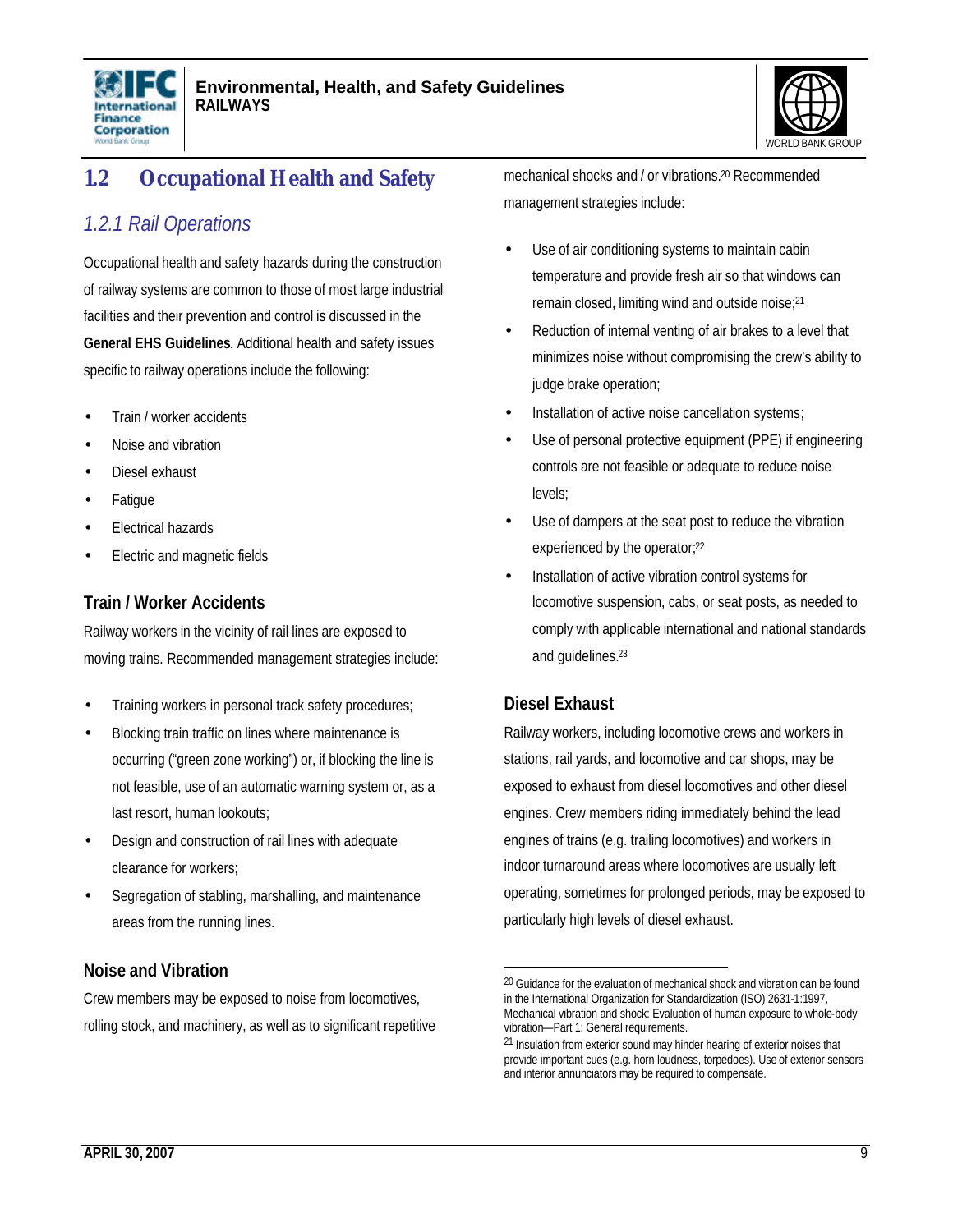



Measures to control air emissions from locomotives are discussed in Section 1.1 above. In addition, the following measures are recommended to prevent, minimize, and control workers' exposure to diesel exhaust:

- Limiting time locomotives are allowed to run indoors and use of pusher cars to move locomotives in and out of maintenance shops;
- Ventilation of locomotive shops or other enclosed areas where diesel exhaust may accumulate;
- Filtration of air in the train crew cabin;
- Use of PPE where engineering controls are not sufficient to reduce contaminant exposure to acceptable levels (see Section 2.2).

### **Fatigue**

Locomotive engineers and other railway workers are often required to work irregular work hours which may result in fatigue. Fatigue may be affected by the length and time of the shift (e.g. long night shifts, shift start times); the nature of the changes between shifts (shift rotation); the balance in concentration and stimulation in the work activities being undertaken; insufficient rest breaks; and the time of day. Fatigue, particularly of drivers, signalers, maintenance workers, and others whose work is critical to safe operation, can pose a serious safety risk for railway workers and the general public. <sup>24</sup>

Railway operators should schedule rest periods at regular intervals and during night hours, to the extent feasible, to

maximize the effectiveness of rest breaks, and in accordance with international standards and good practices for work time.<sup>25</sup>

### **Electrical Hazards**

Electrified railways use either overhead wires or a conductor rail (e.g. third rail) to transmit electrical power to the train locomotive or multiple units. Overhead power lines may also be present near non-electrified rail lines. General electrical safety measures are addressed in the General EHS Guidelines. In addition, workers exposed to electrical hazards from electrified railways should be trained in personal track safety. Only workers who are specifically trained and competent in working with overhead lines and conductor rails should be allowed to approach these systems.

### **Electric and Magnetic Fields**

l

Railway workers on electric railway systems may have a higher exposure to electric and magnetic fields (EMF) than the general public due to working in proximity to electric power lines.<sup>26</sup> Occupational EMF exposure should be prevented or minimized through the preparation and implementation of an EMF safety program including the following components:

• Establishment and identification of safety zones to differentiate between work areas with expected elevated EMF levels compared to those acceptable for public exposure, and limiting access to properly trained workers;

 $\overline{\phantom{a}}$ 

<sup>&</sup>lt;sup>25</sup> For example, see The Council of the European Union, Council Directive 93/104/EC, of 23 November 1993, concerning certain aspects of the organization of working time, amended by Directive 2000/34/EC of 22 June 2000 of the European Parliament and of the Council; and Transport Canada, Work / Rest Rules for Railway Operating Employees (2005).

<sup>&</sup>lt;sup>26</sup> Detailed studies of workplace exposure to EMF in the United States, Canada, France, England, and several Northern European countries have found no conclusive link or correlation between typical occupational EMF exposure and adverse health effects. However, some studies have identified a possible association between occupational exposure to EMF and cancer, such as brain cancer (U.S. National Institute of Environmental Health Sciences 2002) indicating that there is evidence to warrant limited concern.

<sup>&</sup>lt;sup>22</sup> Vibration dampening of the seats can create a difference in relative vibration of the operator and the controls and displays. Operation and legibility problems can result if the difference is large enough.

<sup>23</sup> See International Organization for Standardization (ISO) 2631-1:1997. 24 Office of Rail Regulation.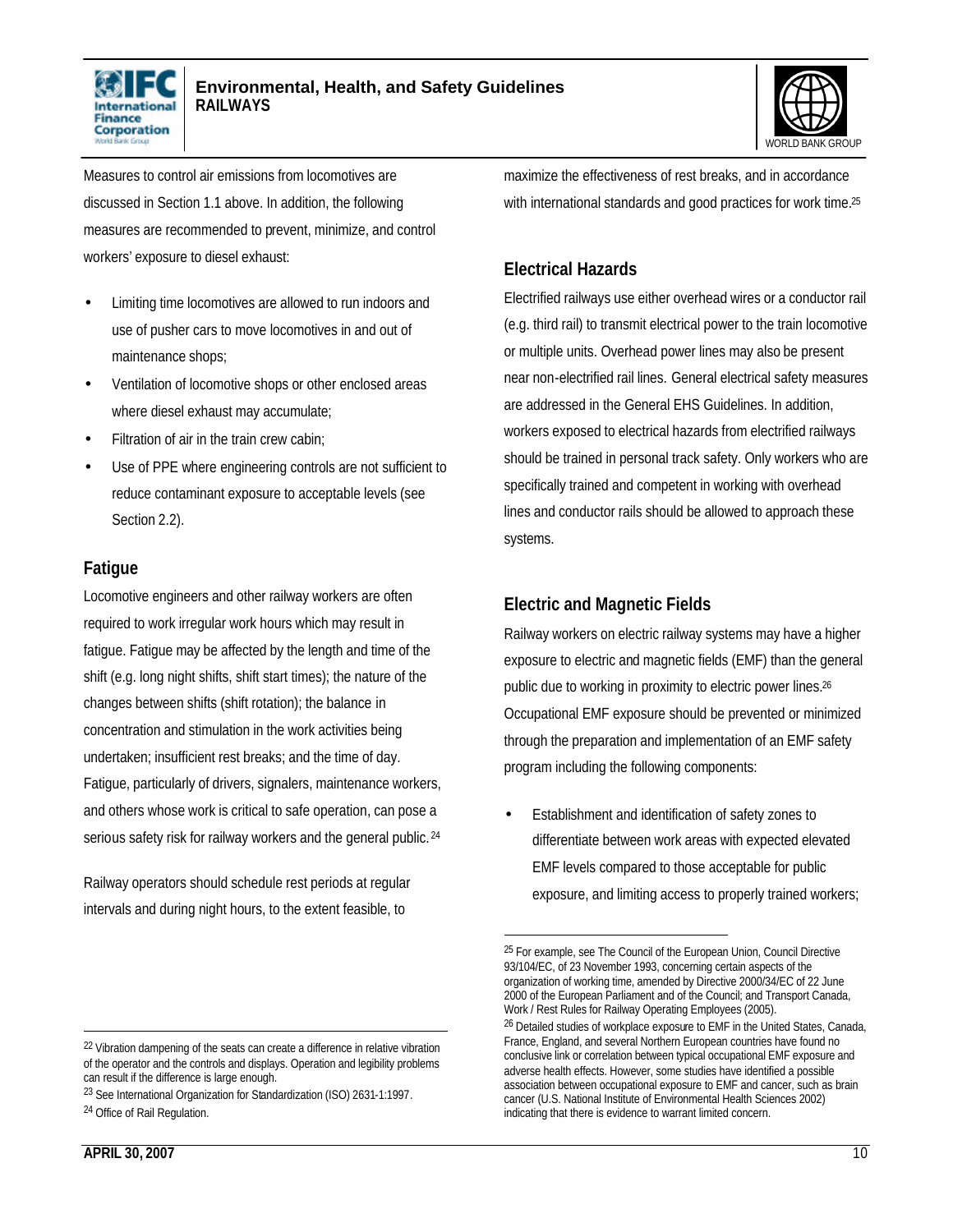



• Implementation of an action plan to address potential or confirmed exposure levels that exceed reference occupational exposure levels developed by international organizations such as the International Commission on Non-Ionizing Radiation Protection (ICNIRP), and the Institute of Electrical and Electronics Engineers (IEEE)<sup>27</sup>.

### *1.2.2 Maintenance of Rolling Stock*

Occupational hazards typcially associated with locomotive and railcar maintenance activities may include physical, chemical, and biological hazards as well as confined space entry hazards. Physical hazards may be associated with work in proximity to moving equipment (e.g. locomotives and other vehicles) and machine safety, including work-portable tools, and electrical safety issues. Chemical hazards may include potential exposures to a variety of hazardous materials (e.g. asbestos, PCB, toxic paint, heavy metals, and VOCs, including those resulting from the use of solvent-based paints and cleaning solvents in enclosed spaces). Other chemical hazards may include the potential for fire and explosion during the conduct of hot work in storage tank systems. Biological hazards may include potential exposures to pathogens present in sewage storage compartments. Confined spaces may include access to railroad tank and grain cars during repair and maintenance. All of these occupational health and safety hazards should be managed based on the recommendations provided in the **General EHS Guidelines.** 

### **1.3 Community Health and Safety**

Community health and safety impacts during the construction, rehabilitation, and maintenance of railways are common to those of most infrastructure or large industrial facility

construction projects, and are discussed in the **General EHS Guidelines**. These impacts include, among others, dust, noise, and vibration from construction vehicle transit, and communicable diseases associated with the influx of temporary construction labor.

Health and safety issues specific to railway operations include:

- General rail operational safety
- Transport of dangerous goods
- Level crossings safety
- Pedestrian safety

### **General Rail Operational Safety**

The most significant safety issue potentially affecting both crew and passengers is the threat of serious injury or the potential loss of life due to train collisions with other trains or with road vehicles, as well as the possibility of derailment due to these or other operational causes. Recommended management actions include:

• Implementation of rail operational safety procedures aimed at reducing the likelihood of train collisions such as a positive train control (PTC) system. If a full PTC system is not practical, automatic rail switches should be installed or, where manual switches remain, documenting when a manually operated switch in non-signaled territory is changed from the main track to a siding, and returned back to the normal position for main track movements. This information should be communicated to all crew members and the train dispatcher;<sup>28</sup>

 $\overline{\phantom{a}}$ 

<sup>27</sup> The International Commission on Non-Ionizing Radiation Protection

<sup>-</sup>(ICNIRP) exposure guidelines for Occupational Exposure are listed in Section 2.2 of this Guideline.

<sup>&</sup>lt;sup>28</sup> PTC allows for the coordination of information to ensure proper train movements.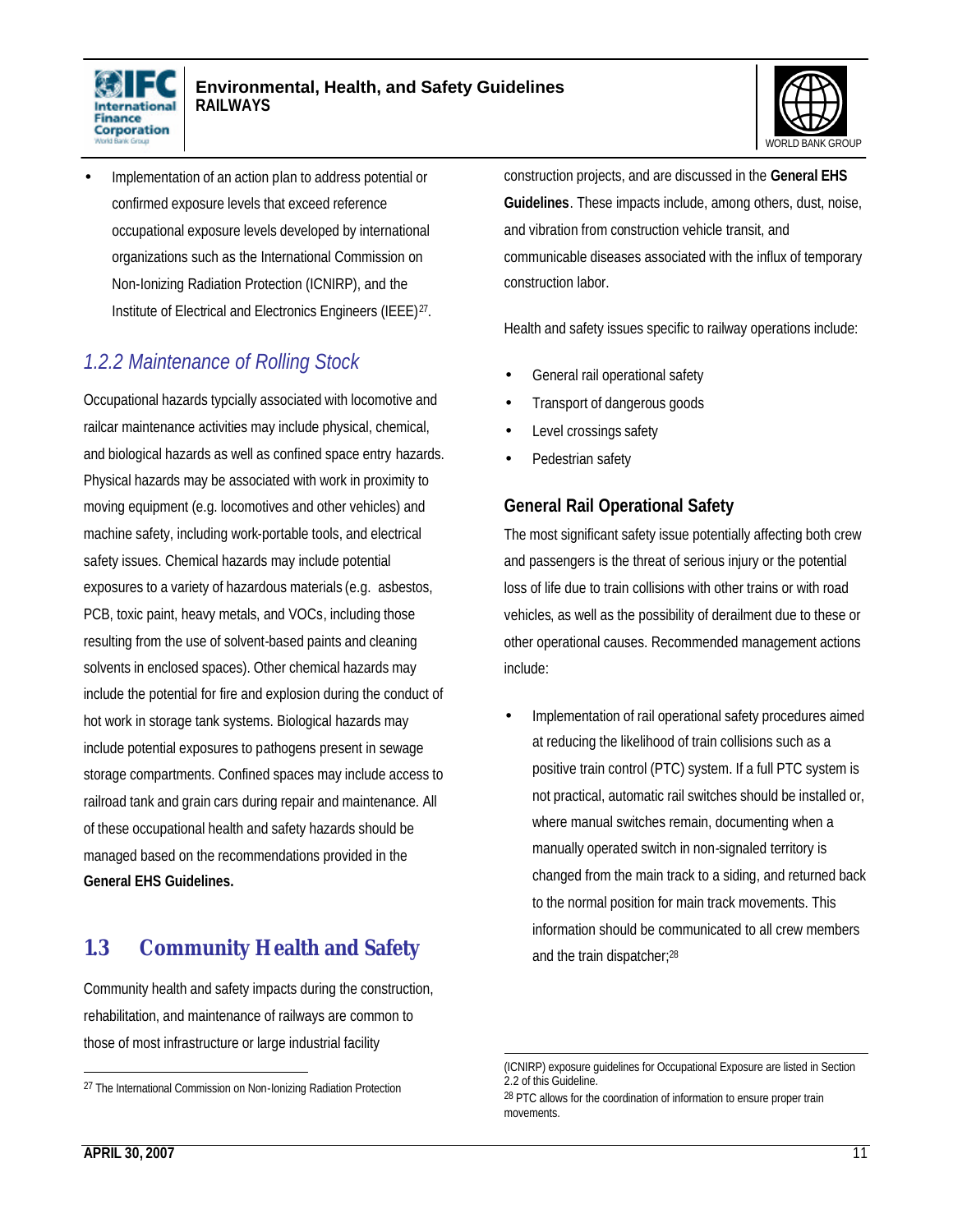



- Regular inspection and maintenance of the rail lines and facilities to ensure track stability and integrity in accordance with national and international track safety standards;<sup>29</sup>
- Implementation of an overall safety management program that is equivalent to internationally recognized railway safety programs.<sup>30</sup>

### **Transport of Dangerous Goods**

Dangerous goods are frequently transported in bulk or packaged form by rail, representing a potential risk of release to the environment in the event of accidents on a number of other causes.31 Examples include valve leakage or safety valve releases in pressurized and general-service tank cars or other hazardous material containers (e.g. covered hoppers, intermodal trailers and containers, or portable tanks). In intermodal containers, spills and leaks may result from improper packing and resultant load shifting during transport. Additionally, there is a potential for the release of diesel during fueling operations.<sup>32</sup>

In addition to guidance on hazardous materials management provided in the **General EHS Guidelines**, recommended measures to prevent, minimize, and control releases of hazardous materials during rail transportation and use include the following:

• Implementation of a system for the proper screening, acceptance, and transport of dangerous goods. Since these materials may be provided by third parties, the

 $\overline{a}$ 

screening and acceptance process should confirm accordance with international standards applicable to packaging, marking, and labeling of containers (or placarding), as well the necessary certificates and manifests from the shipper.<sup>33</sup>

- Use of tank cars and other rolling stock that meet national and international standards (e.g. thermal protection and puncture resistance) appropriate for the cargo being carried,<sup>34</sup> and implementing a preventive maintenance program;
- Preparation of spill prevention and control, and emergency preparedness and response plans, based on an analysis of hazards, including the nature, consequence, and probability of accidents. Based on result of the hazard analysis, implementation of prevention and control measures which may include:
	- o Routing and timing of hazardous materials transport to minimize risk to the community (e.g. restricting transport of hazardous materials on some routes)
	- o Limiting train speed in developed areas
	- o Construction of protective barriers and other technical measures (e.g. drainage / receptacle provisions) at sensitive locations (e.g. water resources and settlements)
- Dissemination of emergency preparedness and response information to the potentially affected communities (e.g. emergency notification systems and evacuation procedures);

<sup>29</sup> See U.S. Department of Transportation. Federal Railroad Administration. Track Safety Standards, Final Rule, 49 CFR Part 213 (1998)

<sup>&</sup>lt;sup>30</sup> Examples include the elements of a safety management system specifically applicable to rail such as provided in the European Union Railway Safety Directive (Directive 2004/49/EC) or the Guidelines for the Safety Management System published by the Safety Management in Railways (SAMRAIL) group of the International Union of Railways (UIC).

 $31$  Although hazardous materials are shipped in various kinds of rail cars (e.g. tank cars, covered hoppers, boxcars, intermodal equipment) tank cars carry the major portion of the traffic.

<sup>&</sup>lt;sup>32</sup> Gasoline use is typically limited in railroad operations.

<sup>33</sup> Examples of international standards include the Convention Concerning International Carriage by Rail (COTIF). Transport of dangerous goods is addressed in the Regulations Concerning the International Carriage of Dangerous Goods by Rail (RID). The most recent version of the Regulations concerning the International Carriage of Dangerous Goods by Rail (RID, 2006) came into effect on January 1, 2007. United Kingdom Department for Transport. Statutory Instrument No. 568. The Carriage of Dangerous Goods and Use of Transportable Pressure Equipment Regulations (2004).

<sup>&</sup>lt;sup>34</sup> See, for example, US Department of Transportation, Regulations on Use of Tank Cars, 49 CFR 173.31.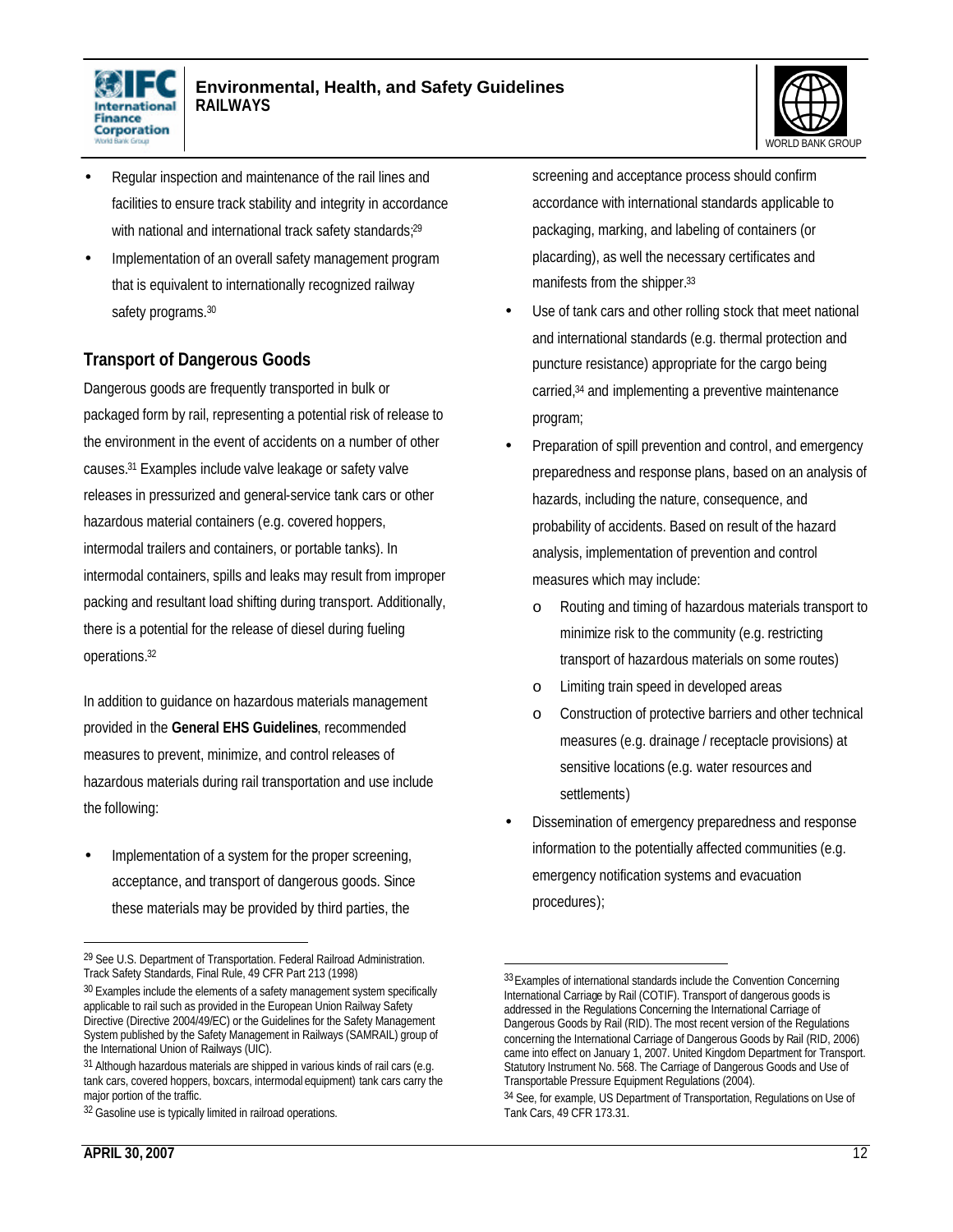



- Implementation of a hazardous material security plan and security awareness training, including provisions for personnel security, prevention of unauthorized access, and measures to reduce risks during storage and transport of hazardous materials;<sup>35</sup>
- Use of standardized fuel spill prevention system for locomotive fueling, including automatic shut-off systems.<sup>36</sup>

### **Level Crossings Safety**

Level crossings (at-grade road / rail intersections) represent high-risk accident locations for railways. On railways with sparse traffic, a flagman may be used to stop all traffic at the crossing and clear the tracks before the approach of a train. Automatic warning lights and bells, and / or closable gates which barricade the roadway are more commonly used. The gates are intended to be complete barriers against intrusion of any road traffic onto the railway. Ungated crossings present the greatest potential risk. Recommendations to prevent, minimize, and control risks associated with level crossings include:

- Use of bridges or tunnels in place of level crossings. The removal of crossings may also improve train performance since most crossings have low speed limits to minimize risks to road traffic;
- Installation of automatic gates at all level crossings, and regular inspection/maintenance to ensure proper operation.

### **Pedestrian Safety**

Trespassers on rail lines and facilities may incur risks from moving trains, electrical lines and equipment, and hazardous substances, among other issues. Measures to minimize, prevent, or control trespassing include:

- Posting of clear and prominent warning signage at potential points of entry to track areas (e.g. stations and level crossings);
- Installation of fencing or other barriers at station ends and other locations to prevent access to tracks by unauthorized persons;
- Local education, especially to young people, regarding the dangers of trespassing;
- Designing stations to ensure the authorized route is safe, clearly indicated, and easy to use;
- Use of closed-circuit television to monitor rail stations and other areas where trespassing occurs frequently, with a voice alarm system to deter trespassers.

<sup>35</sup>See U.S. Department of Transportation, Security Plans, 49 CFR Part 172, Subpart I.

<sup>36</sup> See Association of American Railroads, 2002. Manual of Standards and Recommended Practices Section M––Locomotives and Locomotive Interchange Equipment: RP-5503––Locomotive Fueling Interface.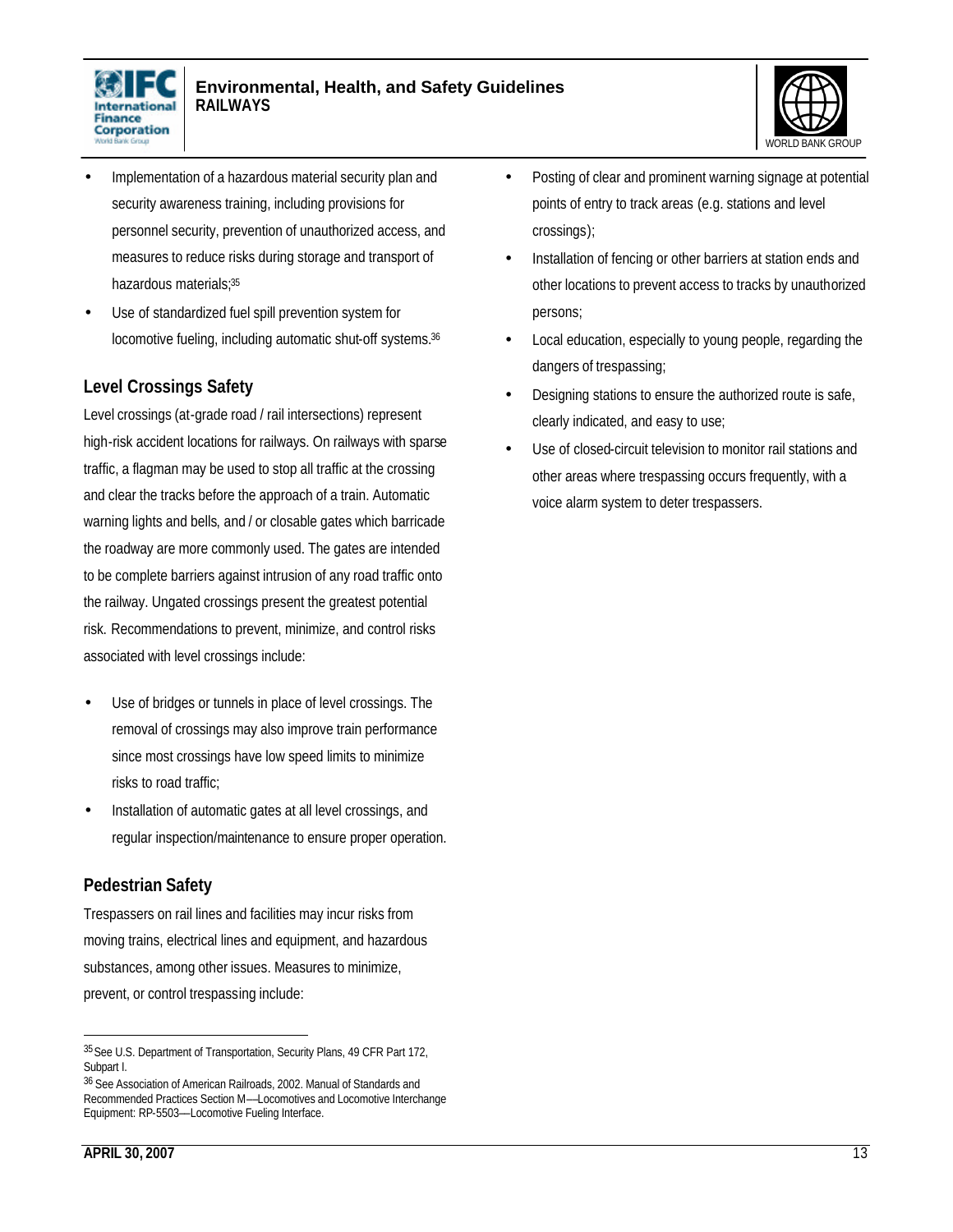



# **2.0 Performance Indicators and Monitoring**

### **2.1 Environment**

#### **Emissions and Effluent Guidelines**

Emissions from new engines used for the propulsion of locomotives and railcars should be consistent with internationally recognized emissions limit values for nitrogen oxides (NOx), particulate matter (PM), carbon monoxide (CO), and Total Hydrocarbons (THC).37 Railways operations should also target improvements in the efficient use of energy which may contribute to the overall reduction of polluting emissions.<sup>38</sup>

Effluents from maintenance facilities should be treated to a level consistent to the requirements of local sewer network operation or, if discharged into surface waters, according to the guideline values provided in the **EHS Guidelines for Metals, Plastics, and Rubber Products Manufacturing,** which provide treated effluent guideline values applicable to metals machining, cleaning, and plating and finishing processes, including painting. Site-specific discharge levels may be established for sewer and process effluents from maintenance facilities and terminals based on the availability of publicly operated sewage collection and treatment systems or, if discharged directly to surface waters, on the receiving water use classification as described in the **General EHS Guidelines**. 39

Combustion source emissions guidelines associated with steam- and power-generation activities from sources with a capacity equal to or lower than 50 Megawatt thermal (MWth) are addressed in the **General EHS Guidelines** with larger power source emissions addressed in the **EHS Guidelines for Thermal Power**. Guidance on ambient considerations based on the total load of emissions is provided in the **General EHS Guidelines**.

### **Environmental Monitoring**

Environmental monitoring programs for this sector should be implemented to address all activities that have been identified to have potentially significant impacts on the environment, during normal operations and upset conditions. Environmental monitoring activities should be based on direct or indirect indicators of emissions, effluents, and resource use applicable to the particular project. Monitoring frequency should be sufficient to provide representative data for the parameter being monitored. Monitoring should be conducted by trained individuals following monitoring and record-keeping procedures and using properly calibrated and maintained equipment. Monitoring data should be analyzed and reviewed at regular intervals and compared with the operating standards so that any necessary corrective actions can be taken. Additional guidance on applicable sampling and analytical methods for emissions and effluents is provided in the **General EHS Guidelines**.

## **2.2 Occupational Health and Safety**

### **Occupational Health and Safety Guidelines**

Occupational health and safety performance should be evaluated against internationally published exposure guidelines, of which examples include the Threshold Limit Value (TLV®) occupational exposure guidelines and Biological Exposure Indices (BEIs®) published by American Conference of

<sup>&</sup>lt;sup>37</sup> Internationally recognized emissions values include the EU Stage III/IV emissions standards for non-road engines (Directive 2004/26/EC) and US Tier 3 / 4 standards (U.S. EPA 40 CFR Part 92). Achieving the most stringent values for NOx and PM may require the use of secondary controls.

<sup>38</sup> As a point of comparison, average energy use by large freight railroads in the United States in 2004 (the most recent year for which data is available) was 245 kilojoules / revenue freight ton-kilometer (US Department of Transportation, Bureau of Transportation Statistics. 2006. National Transportation Statistics, Table 4-25M).

 $39$  Effluent guidelines specifically applicable to rail tank car cleaning activities can be found at US EPA 40 CFR Part 442 Subpart B.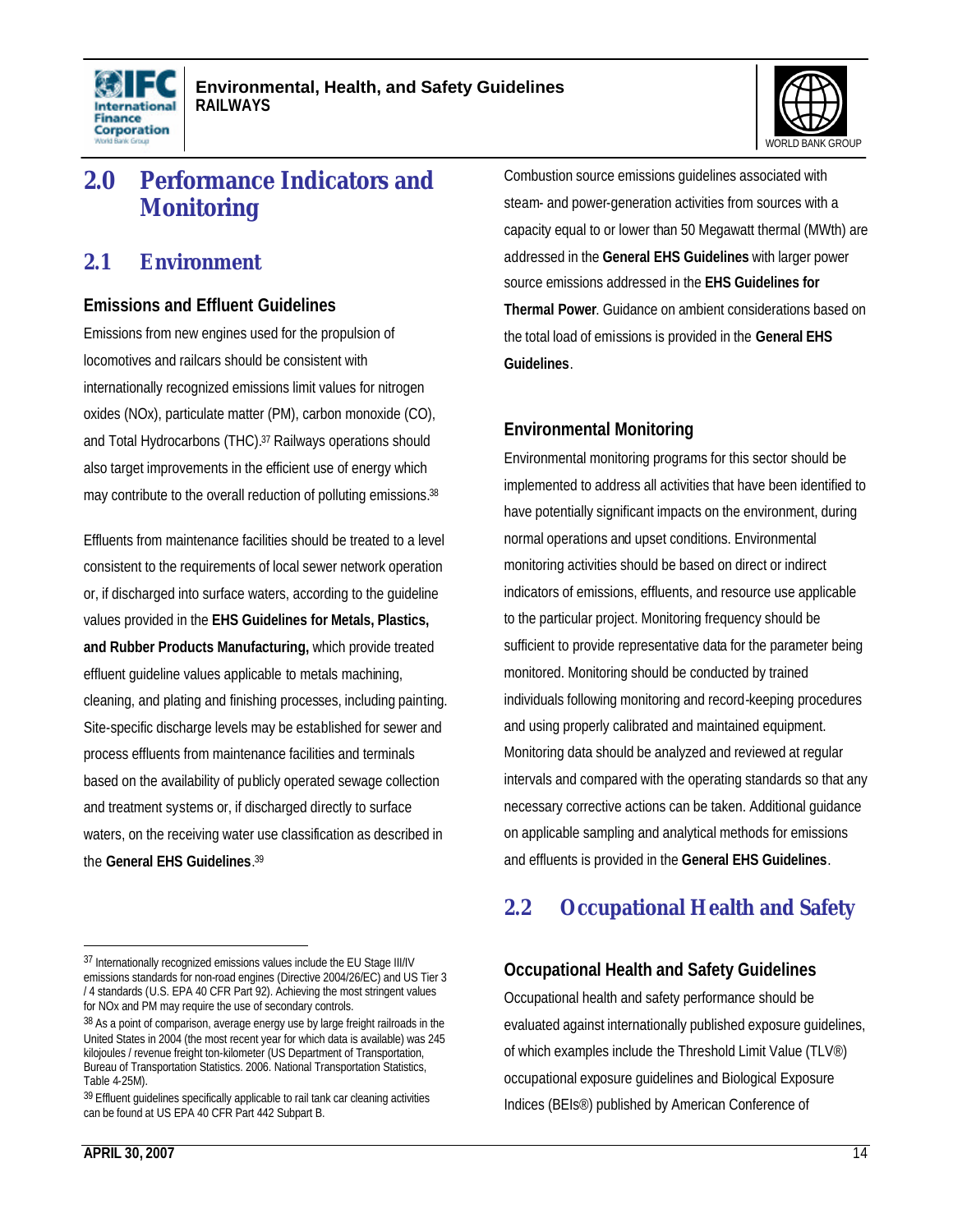



Governmental Industrial Hygienists (ACGIH),40 the Pocket Guide to Chemical Hazards published by the United States National Institute for Occupational Health and Safety (NIOSH), 41 Permissible Exposure Limits (PELs) published by the Occupational Safety and Health Administration of the United States (OSHA), <sup>42</sup> Indicative Occupational Exposure Limit Values published by European Union member states,43 or other similar sources.

### **Accident and Fatality Rates**

Projects should try to reduce the number of accidents among project workers (whether directly employed or subcontracted) to a rate of zero, especially accidents that could result in lost work time, different levels of disability, or even fatalities. Facility rates may be benchmarked against the performance of facilities in this sector in developed countries through consultation with published sources (e.g. US Bureau of Labor Statistics and UK Health and Safety Executive)<sup>44</sup>.

### **Occupational Health and Safety Monitoring**

The working environment should be occupational hazards relevant to the specific project. Monitoring should be designed and implemented by accredited professionals<sup>45</sup> as part of an occupational health and safety monitoring program. Facilities should also maintain a record of occupational accidents and diseases and dangerous occurrences and accidents. Additional guidance on occupational health and safety monitoring programs is provided in the **General EHS Guidelines**.

 $\overline{a}$ 40 Available at: http://www.acqih.org/TLV/ and http://www.acgih.org/store/

<sup>41</sup> Available at: http://www.cdc.gov/niosh/npg/

<sup>42</sup> Available at:

http://www.osha.gov/pls/oshaweb/owadisp.show\_document?p\_table=STANDAR DS&p\_id=9992

<sup>43</sup> Available at: http://europe.osha.eu.int/good\_practice/risks/ds/oel/

<sup>44</sup> http://www.bls.gov/iif/ and http://www.hse.gov.uk/statistics/index.htm

<sup>45</sup> Accredited professionals may include Certified Industrial Hygienists,

Registered Occupational Hygienists, or Certified Safety Professionals or their equivalent.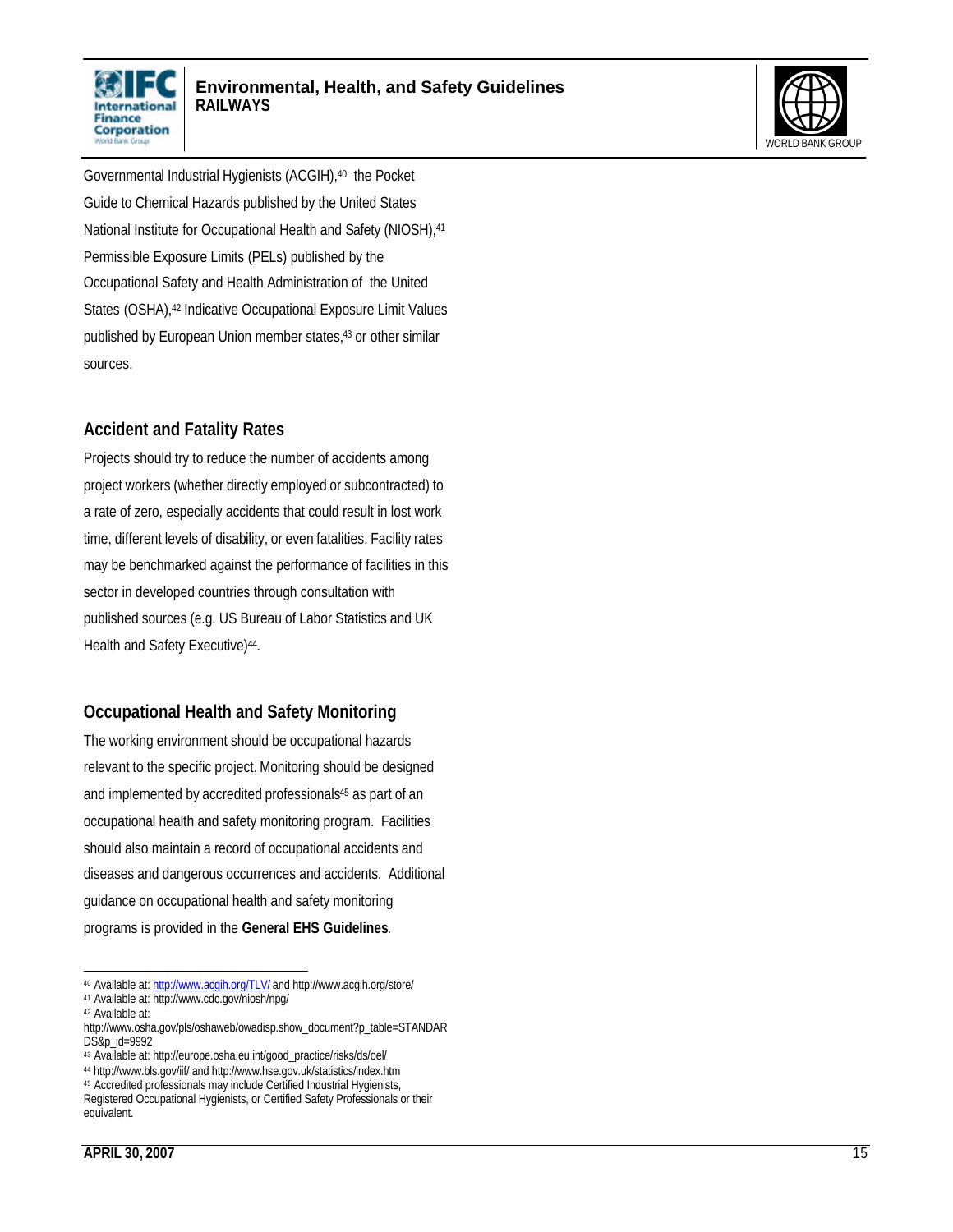



# **3.0 References and Additional Sources**

American Petroleum Institute (API). 2005. Standard 2610: Design, Construction, Operation, Maintenance, and Inspection of Terminal & Tank Facilities. Washington, DC: API.

API. 2002. Standard 620: Design and Construction of Large, Welded, Lowpressure Storage Tanks. Washington, D.C.: API.

API. 1998. Standard 650: Welded Steel Tanks for Oil Storage. Washington, D.C.: API.

Association of American Railroads, 2002. Manual of Standards and Recommended Practices. Section M––Locomotives and Locomotive Interchange Equipment: RP-5503––Locomotive Fueling Interface. Washington DC: Association of American Railroads.

Banverket/Räddningsverket. 2000. Ökad säkerhet för farligt gods på järnväg. (Swedish Railway Authority/Swedish Rescue Services Agency. 2000. Increased Safety for Hazardous Goods by Rail)

Barkan, Christopher P.L., Dick C. Tyler, and Anderson, R. 2003. Analysis of Railroad Derailment Factors Affecting Hazardous Materials Transportation Risk. Transportation Research Record; Journal of the Transportation Research Board 1825: 48-55.

Barkan, C.P.L. 2004. Cost Effectiveness of Railroad Fuel Spill Prevention Using a New Locomotive Refueling System. Transportation Research, Part D. Transport and Environment 9: 251-262.

Brooks, Kenneth M. 2001. Environmental Risks Associated with the Use of Pressure Treated Wood in Railway Rights-of-Way. Fayetteville, GA: Railway Tie Association (RTA).

Brooks, Kenneth M. 2004. Polycyclic Aromatic Hydrocarbon Migration from Creosote-Treated Railway Ties into Ballast and Adjacent Wetlands. Res. Pap. FPL-RP-617. Madison, Wisconsin: US Department of Agriculture, Forest Service, Forest Products Laboratory.

Cain, Groves J., JR. 2000. A Survey of Exposure to Diesel Engine Exhaust Emissions in The Workplace. The Annals of Occupational Hygiene. 2000 Sep;44(6):435-47.

Danish Agricultural Advisory Service (DAAS). 2000. Manuals of Good Agricultural Practice from Denmark, Estonia, Latvia, and Lithuania. Aarhus, Denmark: DAAS.

Dittrich, M. 2003. Basic Targets and Conditions for European Railway Noise Abatement Strategies: Analysis of the Current Situation. Working Group (WG) on Railway Noise. European Commission (EC). Workshop Railway Noise Abatement in Europe, October 29, 2003. Available at http://ec.europa.eu/transport/rail/environment/doc/noise-8.pdf

European Union (EU). 2005. European Standard (EN) 12285-2:2005. Workshop fabricated steel tanks. Horizontal cylindrical single skin and double skin tanks for the aboveground storage of flammable and non-flammable water polluting liquids.

EU. 2004. Directive 2004/26/EC of the European Parliament and of the Council of 21 April 2004 amending Directive 97/68/EC on the approximation of the laws of the Member States relating to measures against the emission of gaseous and particulate pollutants from internal combustion engines to be installed in nonroad mobile machinery

EU. 2004. Directive 2004/49/EC of the European Parliament and of the Council of 29 April 2004 on safety on the Community's railways and amending Council Directive 95/18/EC on the licensing of railway undertakings and Directive 2001/14/EC on the allocation of railway infrastructure and safety certification. Available at http://europa.eu.int/eurlex/pri/en/oj/dat/2004/l\_164/l\_16420040430en00440113.pdf

EU. 2004. Directive 2004/26/EC. Stage III/IV emissions standards for non-road engines. Available at http://europa.eu.int/eurlex/pri/en/oj/dat/2004/l\_225/l\_22520040625en00030107.pdf

EU. 2002. Directive 2002/49/EC of the European Parliament and of the Council of 25 June 2002 relating the assessment and management of environmental noise.

EU. 2000. The Council of the European Union. Council Directive 93/104/EC, of 23 November 1993, concerning certain aspects of the organisation of working time, Amended by Directive 2000/34/EC of 22 June 2000 of the European Parliament and of the Council.

EU. 2000. Council of the European Union, Council Directive 93/104/EC, of 23 November 1993, concerning certain aspects of the organisation of working time, amended by Directive 2000/34/EC of 22 June 2000 of the European Parliament and of the Council. Available at http://eurlex.europa.eu/LexUriServ/LexUriServ.do?uri=CELEX:32000L0034:EN:HTML

European Environment Agency (EEA). 1998: Spatial and Ecological Assessment of the TEN – demonstration of indicators and GIS methods. Copenhagen: EEA.

EU Web site, Transport and Energy, Rail Transport: http://europa.eu.int/comm/transport/rail/index\_en.html

European Railways Agency, http://europa.eu.int/comm/transport/rail/era/index\_en.htm

Food and Agriculture Organization of the United Nations (FAO). 2002. International Code of Conduct on the Distribution and Use of Pesticides. Rome: FAO.

Garshick, Eric, Laden, Francine, Hart, Jaime E., Rosner, Bernard, Smith, Thomas J., Dockery, Douglas W., and Speizer, Frank E. 2004. Lung Cancer in Railroad Workers Exposed to Diesel Exhaust. Environmental Health Perspectives Volume 112, Number 15, November 2004.

International Finance Corporation (IFC). 2006. IFC Performance Standards 3: Pollution Prevention and Abatement and 6 – Biodiversity Conservation and Natural Resource Management. Washington, DC: IFC. Available at www.ifc.org/envsocstandards

International Agency for Research on Cancer (IARC). 1989. Diesel and Gasoline Exhausts and Some Nitroarenens, IARC Monograph on the Evaluation of Carcinogenic Risks to Humans, Vol. 46. Lyon: IARC.

International Commission on Non-Ionizing Radiation Protection (ICNIRP). 1998. Guidelines for Limiting Exposure to Time-varying Electric, Magnetic, and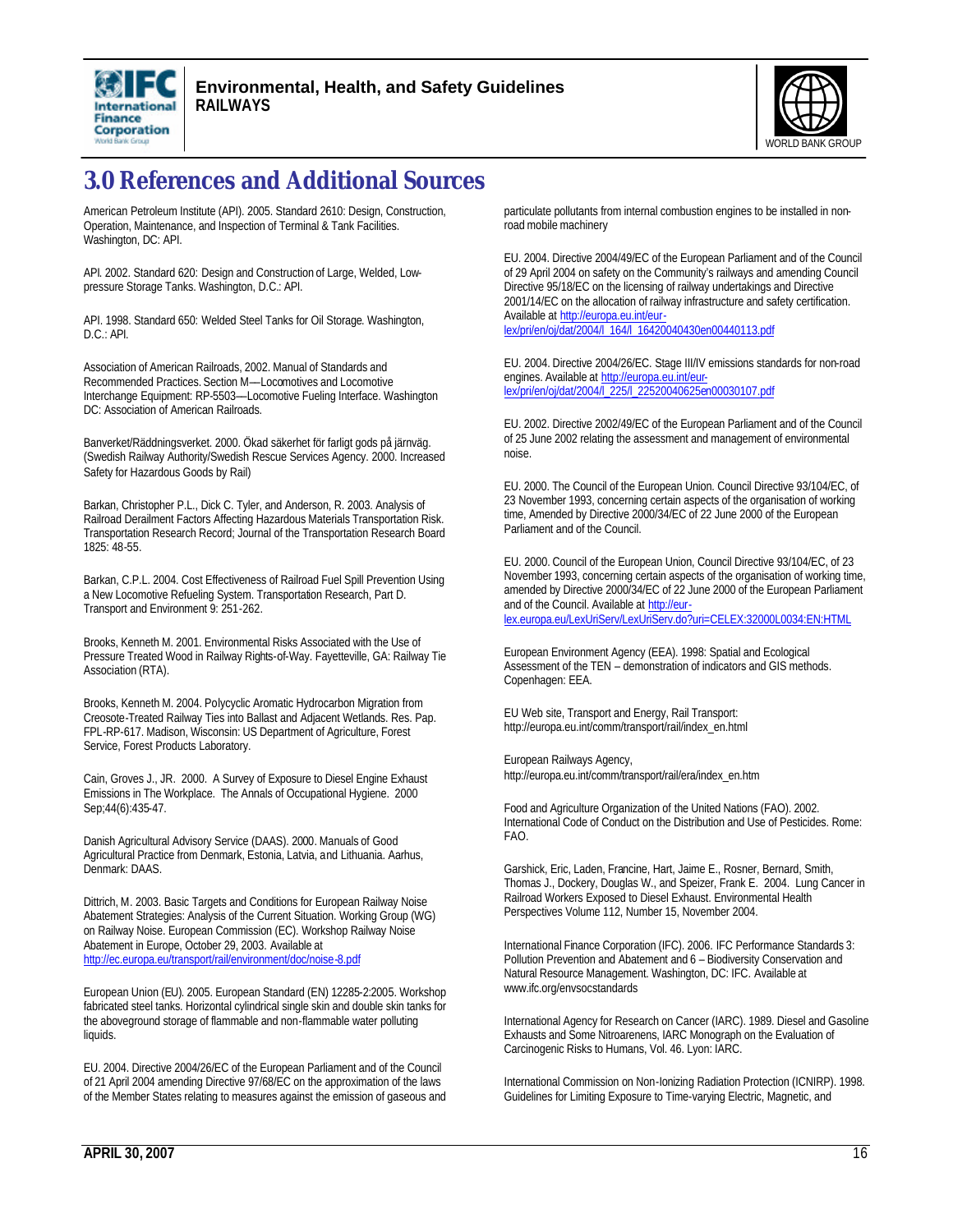

#### **Environmental, Health, and Safety Guidelines RAILWAYS**



Electromagnetic Fields, Health Physics 74 (4): 494-522 (1998). Available at: http://www.icnirp.de/documents/emfgdl.pdf

International Labour Organisation (ILO). 1977. Convention Concerning the Protection of Workers against Occupational Hazards in the Working Environment Due to Air Pollution, Noise and Vibration. Convention: C148.

Intergovernmental Organisation for International Carriage by Rail (OTIF). 2006. Regulations Concerning the International Carriage of Dangerous Goods by Rail (RID). Berne: OTIF.

International Organization for Standardization (ISO). 1997. 2631-1:1997. Mechanical Vibration and Shock: Evaluation of Human Exposure to Whole-Body Vibration—Part 1: General Requirements. Geneva: ISO. Available at

International Union of Railways (UIC). 2004. Railways and the Environment. Paris: UIC. Available at http://www.uic.asso.fr/

International Union of Railways (UIC). 2003. Environmental Guideline for the Procurement of New Rolling Stock. Paris: UIC. Available at http://www.uic.asso.fr/

Institute of Electronics and Electrical Engineers IEEE). 2005. Standard C95.1- 2005: IEEE Standard for Safety Levels with Respect to Human Exposure to Radio Frequency Electromagnetic Fields, 3kHz to 300GHz.

Lai,Yung-Cheng (Rex) and Barkan, Christopher P. L. 2005. Options for Improving the Energy Efficiency of Intermodal Freight Trains. Transportation Research Record - Journal of the Transportation Research Board 1916: 47– 55.

Pooja, Anand, Barkan, C. P. L.., Schaeffer, David J., Werth, Charles J. and Minsker, Barbara S. 2005. Environmental Risk Analysis of Chemicals Transported in Railroad Tank Cars. In Proceedings of the 8th International Heavy Haul Conference, Rio de Janiero, June 2005, pp. 395-403.

Transport Canada. 2005. Work/Rest Rules for Railway Operating Employees. Ottawa, Ontario: Transport Canada. Available at http://www.tc.gc.ca/railway/Rules/TC\_O\_0\_50.htm

United Kingdom (UK) Department for Transport. Statutory Instrument No. 568. The Carriage of Dangerous Goods and Use of Transportable Pressure Equipment Regulations 2004. Available at http://www.dft.gov.uk/stellent/groups/dft\_freight/documents/page/dft\_freight\_612

382.pdf

UK Health & Safety Executive (HSE). 2005. HM Railway Inspectorate. 2005. Railway Safety Principles and Guidance (RSPG). London: HSE.

UK Office of Rail Regulation. Available at http://www.rail-reg.gov.uk/

UK Rail Safety and Standards Board (RSSB). 2006. Railway Group Standards. London: RSSB.

UK Rail Safety and Standards Board (RSSB). 2005. Trespass and Access via the Platform End, Final Report, T322. London: RSSB.

United States (US) Department of Transportation. 2006. Bureau of Transportation Statistics (BTS). National Transportation Statistics, Table 4-25 - Energy Intensity of Class I Railroad Freight Service (Updated April 2006). Washington DC: BTS.

US Department of Transportation, 2006. Regulations on Use of Tank Cars, 49 CFR 173.31. Washington, DC: DOT.

US Department of Transportation. 2003. Security Plans. 49 CFR Part 172, Subpart I. Washington, DC: DOT.

US Department of Transportation. 1998. Federal Railway Administration. Human Factors Guidelines for Locomotive Cabs. DOT-VNTSC-FRA-98-8; DOT/FRA/ORD-98/03. Springfield, VA: National Technical Information Service.

US Department of Transportation. 1998. Federal Railroad Administration (FRA). Track Safety Standards, Final Rule, 49 CFR Part 213. Washington DC: FRA.

US Environment Protection Agency (EPA). 2006. 40 CFR Part 170. Worker Protection Standard for Agricultural Pesticides. Available at: http://www.epa.gov/pesticides/safety/workers/PART170.htm

US EPA. 2004. Control of Emissions of Air Pollution From New Locomotive Engines and New Marine Compression-Ignition Engines Less Than 30 Liters per Cylinder. Federal Register. Volume 69. FR 39276 – 39289.

US EPA. 2004. Guidance for Quantifying and Using Long Duration Switch Yard Locomotive Idling Emission Reductions in State Implementation Plans. EPA 20- B-04-002. Office of Transportation and Air Quality. Washington, DC: EPA.

US EPA. 1998. 40 CFR Part 92. Control of Air Pollution from Locomotives and Locomotive Engines. Washington, DC: US EPA. Available at http://ecfr.gpoaccess.gov/cgi/t/text/textidx?c=ecfr&sid=0bb02055c8481ac812626434d55696a2&rgn=div5&view=text&n ode=40:20.0.1.1.6&idno=40

US EPA. 1997. Industry Notebook: Profile of the Ground Transportation Industry - Railroad, Trucking and Pipeline. . Washington, DC: EPA.

United Nations Environment Programme (UNEP). 2002. Industry as a Partner for Sustainable Development. Sectoral Reports: Railways. UK: International Union of Railways (UIC)/UNEP.

UNEP. 2001. Stockholm Convention on Persistent Organic Pollutants. Available at http://www.pops.int/

United Nations (UN). 2005. UN Recommendations on the Transport of Dangerous Goods. Model Regulations. New York, NY: UN

Verma, Dave K., Finkelstein, Murray M., Kurtz, Lawrence, Smolynec, Kathy and Eyre, Susan. 2003. Diesel Exhaust Exposure in the Canadian Railroad Work Environment. Applied Occupational and Environmental Hygiene. Volume 18(1): 25–34.

World Health Organization (WHO). 2004. Development of Environment and Health Indicators for European Union countries ECOEHIS. Final Report. WHO European Centre for Environment and Health. Bonn: WHO

Woskie S.R., Smith T.J., Hammond S.K., Schenker M.B., Garshick E., Speizer F.E. 1988. Estimation of the diesel exhaust exposures of railroad workers: I. Current exposures. American Journal of Industrial Medicine. 1988;13(3):381-94.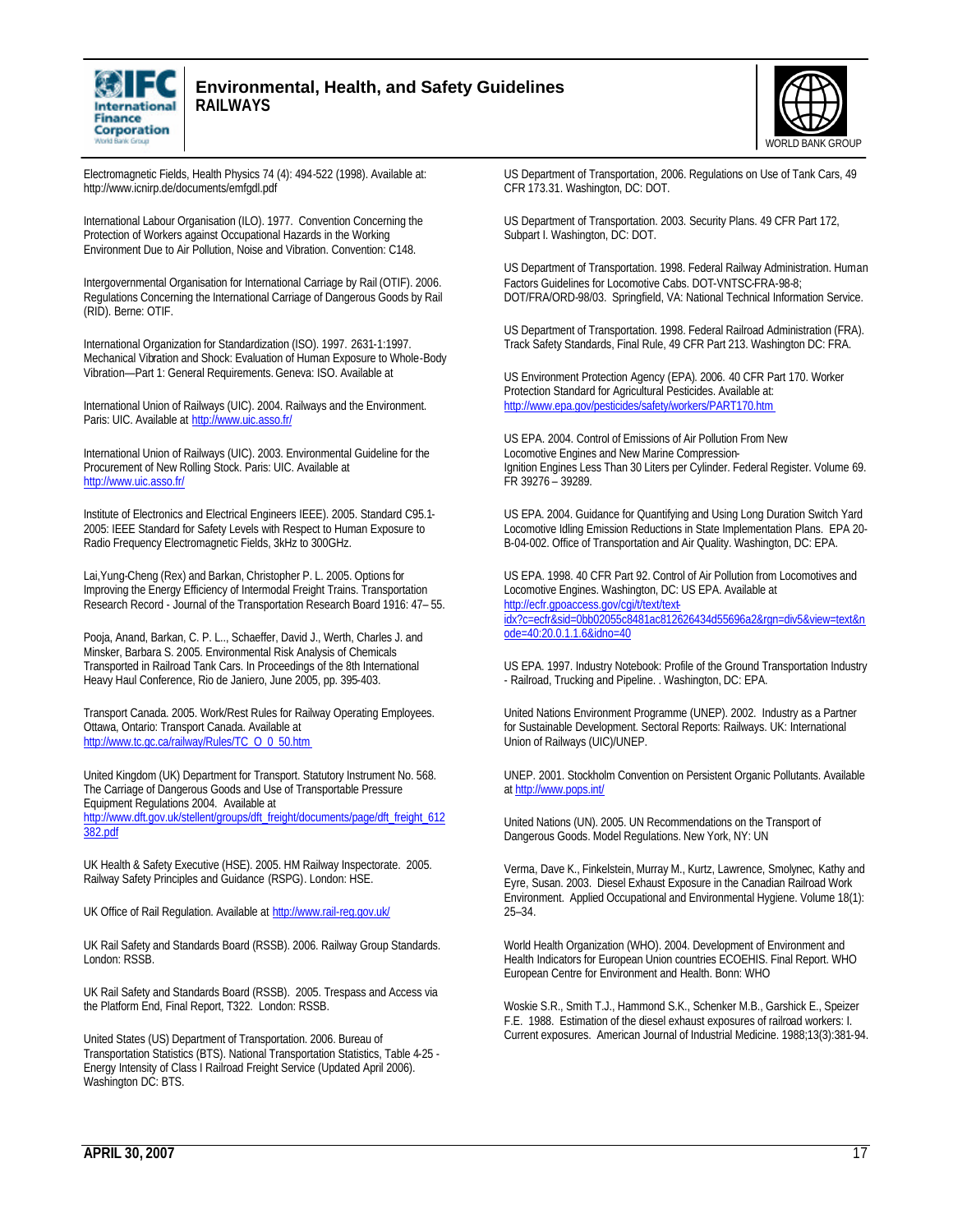



# **Annex A: General Description of Industry Activities**

Typical railway components include locomotives and railroad cars, known as rolling stock, in addition to fixed infrastructure, including tracks, stations, fueling facilities, and maintenance and repair facilities.

Establishment of railway tracks and infrastructure include the siting of the railway right-of-way. The basic land requirement for a railway right-of-way is approximately 2.5 – 3.0 hectares of land per kilometer of track. Passenger rail systems may require three times this amount of land when including indirect land uses such as stations and parking areas. The land requirement per transport unit (e.g. passenger-km and tonne-km) is about 3.5 times lower for rail than for automobiles.<sup>46</sup>

Project development and construction activities typically include access road construction or upgrade, site preparation and development (e.g. construction of bridges and tunnels), removal of select vegetation, if any, and the grading and excavation of soils for the installation of structural foundations for tracks and site utilities, such as stations, workshop and railway maintenance yards / depots, signaling systems, electricity supplies, and fueling facilities.

### **Rolling Stock**

#### *Locomotives*

Passenger and freight railcars are typically pulled or pushed by diesel-powered locomotives. Electric locomotives may be used on rail lines that have electric power supplied by means of overhead lines or a conducting third rail. Modern electrified railway systems typically operate on an alternating current, but many existing direct current (DC) systems are still in use

worldwide. The operating voltage for DC systems is in the range of 750 to 3000 volts (V), while for AC systems 15 to 25 kilovolts (kV) is typical. Locomotives are often subdivided by their usage, namely passenger locomotives, freight locomotives, and switcher (or shunting) locomotives. These categories mainly depend on maneuverability, traction power, and speed. Electrically powered locomotives may be equipped with a regenerative brake system to recapture part of the kinetic energy that would otherwise be lost as heat when braking, transmitting it into the overhead wire for use by other locomotives. The locomotives provide the power to move a number of connected passenger or freight (cargo) railroad cars, and this unit is collectively known as a "train".

### *Passenger Cars*

Most passenger cars are made of steel, and may consist of double decks to accommodate passengers. Passenger cars may serve multiple functions including dining and baggage storage. Toilet facilities for passenger cars may deposit waste directly onto the tracks or employ retention tanks that are emptied at stations.

### *Freight / Cargo Cars*

There are a number of types of freight cars designed for specific functions. Common types include:

- *Lorries:* Open top railway cars with tipping troughs, often used for transport of ore or minerals
- *Boxcars:* Enclosed railway cars with side doors used for most kinds of cargo
- *Refrigerator cars:* Refrigerated boxcars for the transport of foodstuffs

<sup>46</sup> European Environment Agency, Spatial and Ecological Assessment of the TEN – demonstration of indicators and GIS methods, 1998.